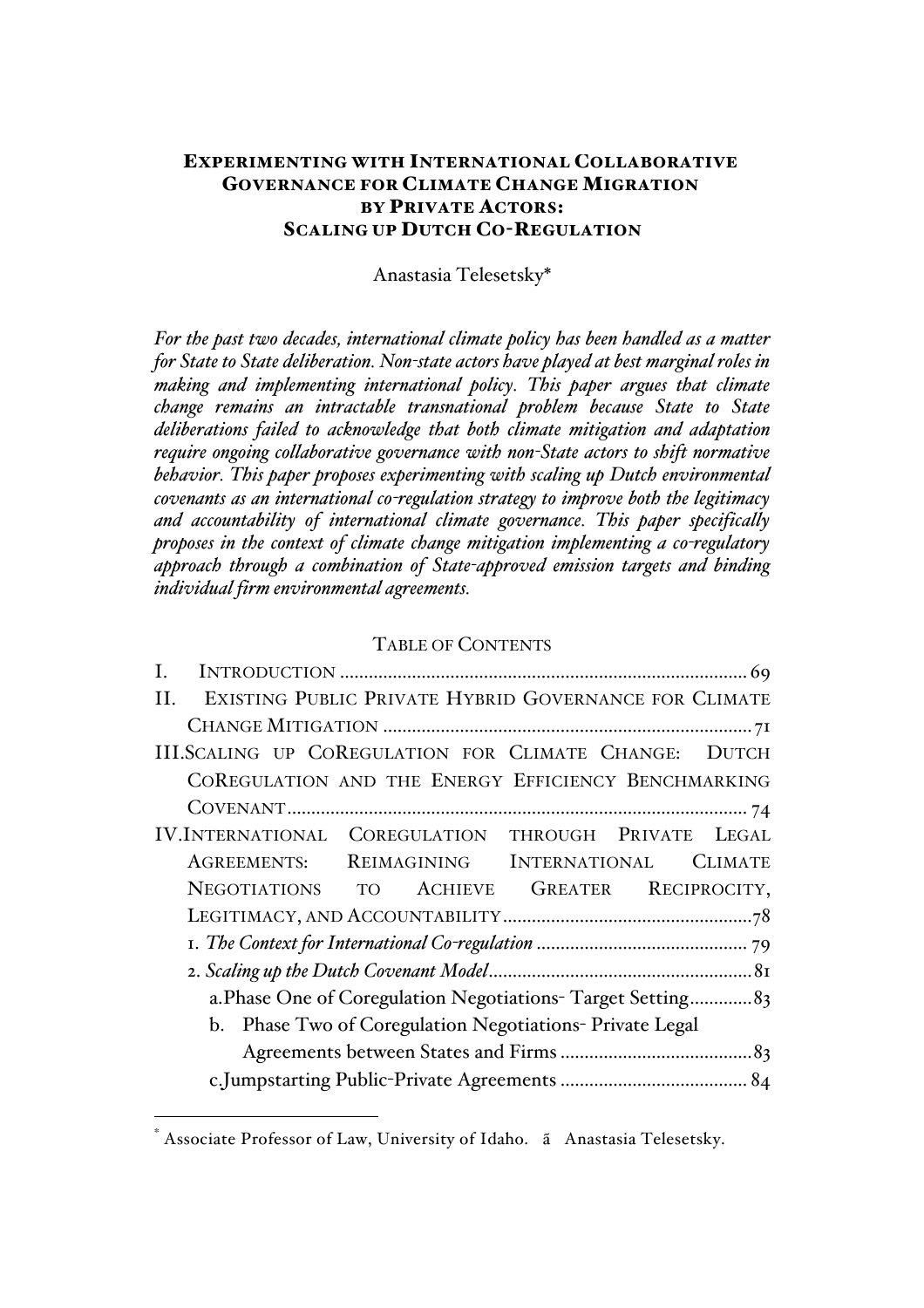| 4. Challenges Inherent in Co-Regulation as a Climate Governance |  |
|-----------------------------------------------------------------|--|
|                                                                 |  |
|                                                                 |  |

## I. INTRODUCTION

In June 2010 reflecting on the 2009 United Nations Framework Convention on Climate Change's Conference of Parties in Copenhagen and its April and May follow up meetings in Bonn, the Japan Times wrote, "Global warming fight fizzles." After the COP-15 meeting, government officials from the G-77 negotiating bloc blamed the meeting for locking "countries into a cycle of poverty forever" and civil society leaders accused world leaders of signing "a death warrant for many of the world's poorest children." [1] Unsurprisingly, given the inability for States to make meaningful compromises because of a combination of ideological reasons and pressure from internal constituencies, there has been a lack of global enthusiasm for States to re-engage in future State to State negotiations. As a result, State to State negotiations continue in a desultory *ad hoc* fashion with United States negotiators waiting for clear signs of commitment from China and India while European negotiators lose patience with their North American counterparts.

Even though geographically specific consequence of continued climate change remain uncertain, the general trend is clear—we need to make systemic changes to avert future scenarios replete with unpredictable severe weather, depleted food stocks, and scarce freshwater. In order to maintain 500 ppm of carbon dioxide, the level at which scientists predict irreversible ecological shifts, global carbon dioxide emissions need to be reduced by  $50\%$  within approximately the next  $50$  years. [2] Since all policymaking is accompanied with some period of inertia before adequate implementation, the time frame is short.

Yet, as this paper will argue, the key to achieving mitigation relies not so much on the ability of States to cooperate at intergovernmental meetings as on the will power and decision-making powers of corporate stakeholders. Traditionally a state-centric model of international law has relied on a majority of States at intergovernmental meetings defining globally beneficial policies to be subsequently implemented domestically. This approach works well where there exists uniformity among States, a good faith effort to translate the agreed upon tenets of international law into binding and precise domestic law, and where States have authority.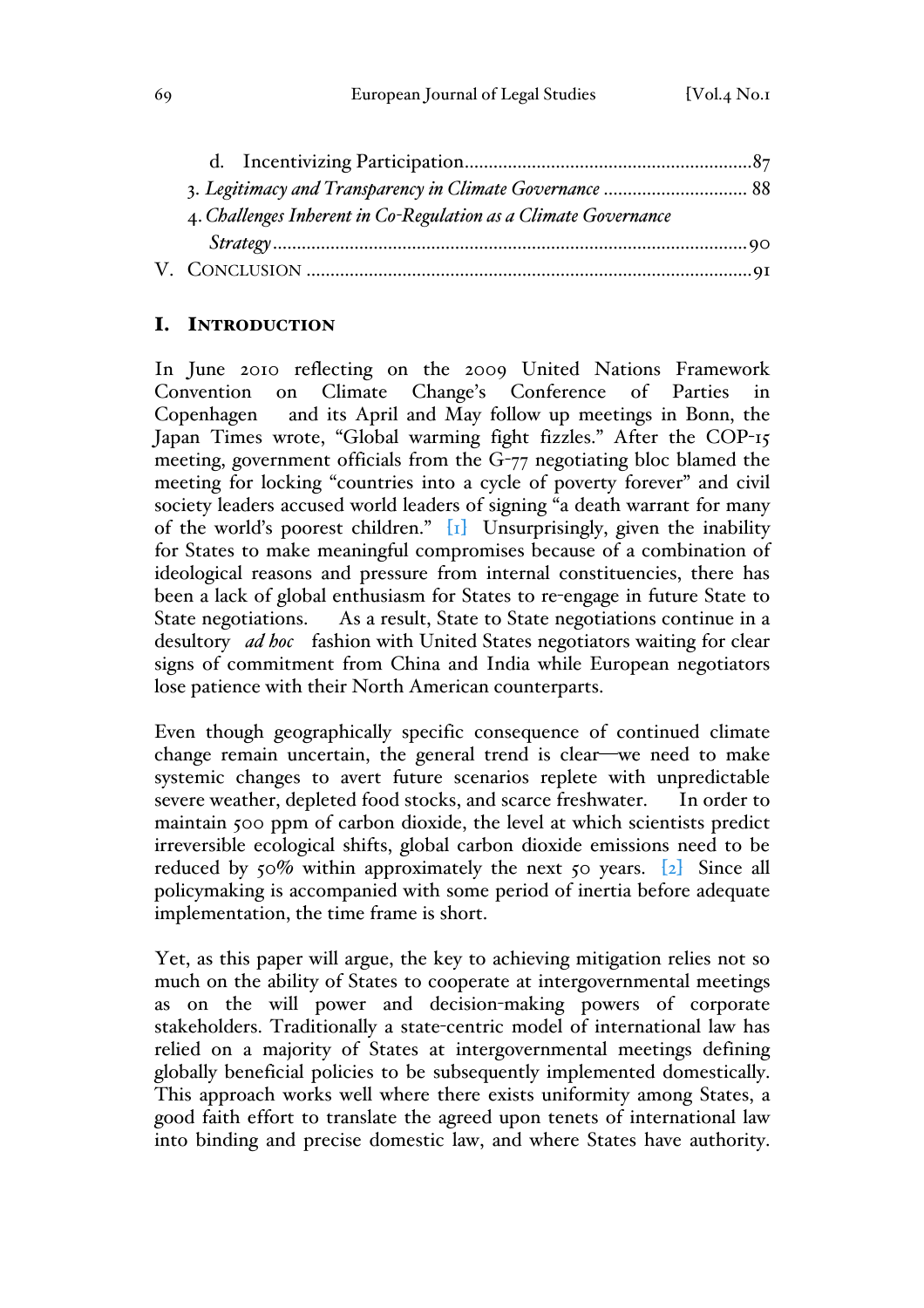Governance for the environment, however, has undergone massive shifts in the past few decades so that authority to respond to environmental challenges has shifted from top-down approaches by public actors to lateral interventions by private actors. Private corporate actors, especially transnational corporation, play key roles in environmental "governance without government."  $\begin{bmatrix} 3 \end{bmatrix}$ 

Drawing on the disaggregated power of globalization, transnational governance continues to expand its reach beyond simply commercial matters. What corporations decide to do matters to more than simply corporate shareholders and commercial actors. New forms of governance are branching across the classical schism between public international law and private international law. Repeat international interaction between public and private actors is leading to new international leadership roles for private commercial actors as well as the adoption of new norms by States. $[4]$ 

Yet in spite of the changes in governance, States have made few formal changes in incorporating corporate actors into governmental negotiations as both decision-makers and implementers of international policy. While corporations regularly exercise their rights to be heard in environmental lawmaking as lobbying interests, States have rarely formally engaged private actors in negotiations over emissions.  $\lbrack \{5\} \rbrack$  This lack of a public relationship between corporations and states in the arena of global environmental governance may become problematic since private actors "do influence the negotiations between public actors" and "more importantly, they govern in some areas."[6]

This paper calls for experimentation with new governance mechanism that formally recognizes both the political, economic, and social authority of both States and non-State commercial actors. Most hybrid international governance efforts related to climate change have been largely informal efforts which have been difficult to measure progress because there have been an absence of targets. This paper proposes instead scaling up domestic environmental co-governance mechanisms providing for binding agreements between States and private interests to an intergovernmental level. The proposal is not meant to be a universal proposal but to be an option for public-private partnership between willing States and willing corporate actors. The paper concludes with a review of some of the challenges of creating an environmentally adequate international co-governance system in light of some of the major emitters being nationally owned sovereign entities.

For purposes of this paper, mitigation is defined narrowly as either an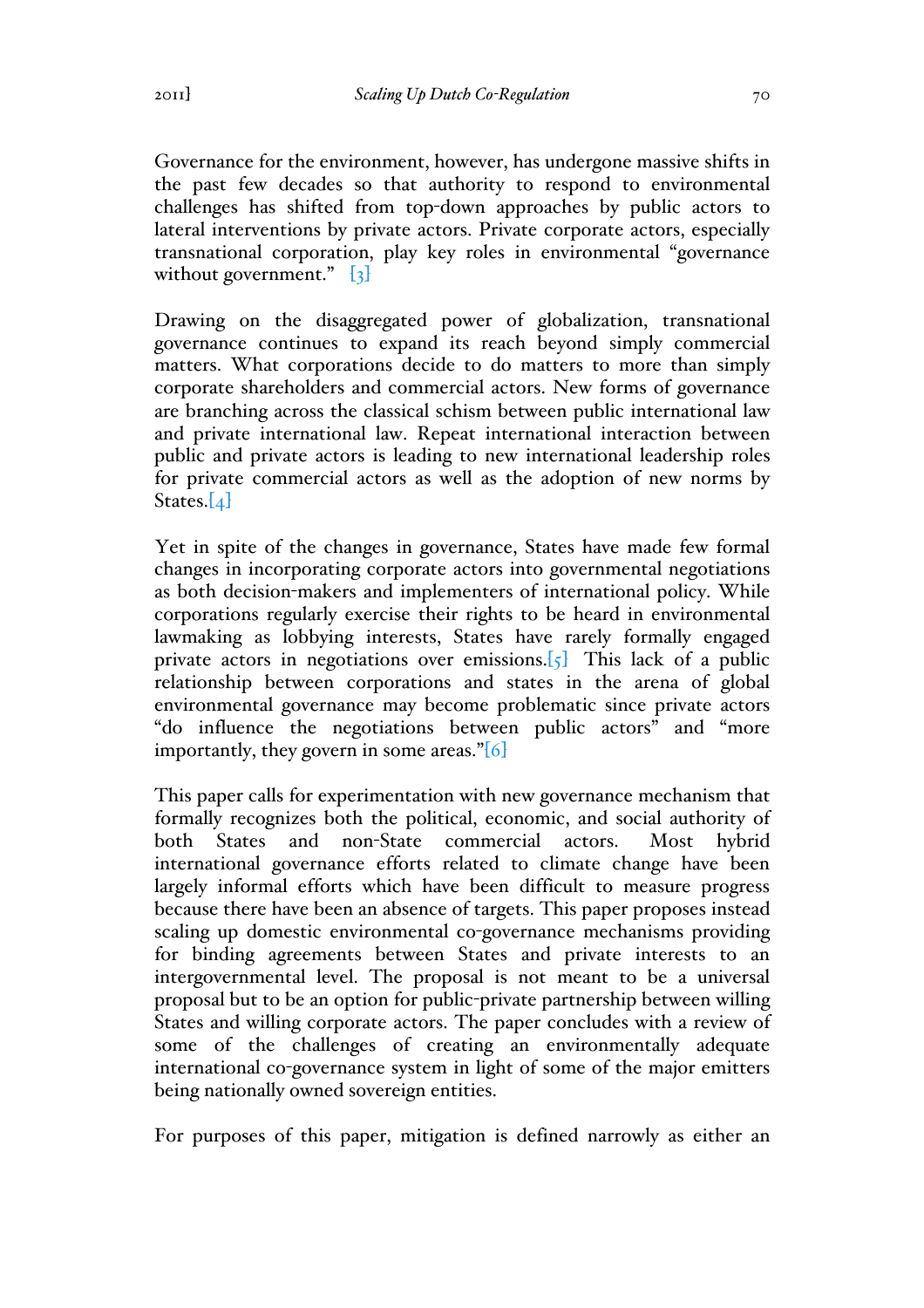immediate reduction or elimination of greenhouse gases within a short time frame. Short-term mitigation requires not just a change to new low carbon products but also a cessation of existing high carbon activities. While this paper acknowledges that introducing new energy sources such as renewable and planting new carbon sinks are part of a long-term greenhouse gas mitigation strategy, short-term immediate mitigation will be crucial if we are to achieve anywhere near a 50% global carbon dioxide emissions reduction within the next  $\zeta$  o years.  $\boxed{7}$  Within this paper, the term mitigation does not include long-term carbon offset programs, preservation of existing carbon sinks, or any geo-engineering effort to absorb carbon. While these latter programs may be part of a long-term mitigation strategy, they do not easily translate into easily measured reductions in atmospheric greenhouse gases.

## II. EXISTING PUBLIC-PRIVATE HYBRID GOVERNANCE FOR CLIMATE CHANGE MITIGATION

There are an array of hybrid public-private partnerships that are being forged internationally to address climate change. Almost of these international efforts are directed at jumpstarting the green economy that will wean States and firms from fossil fuel dependency and provide a transition to a low-carbon future. Two examples include the majority of the projects under the Clean Development Mechanism and EV20. The Clean Development Mechanism provides a framework for public and private entities from an investor state to support sustainable development projects in exchange for credits towards meeting reduction commitments. Many projects credited under the Clean Development Mechanism may not be actually eliminating existing greenhouse gas intensive products and or fossil fuel practices in the recipient countries but are rather creating long-term low-carbon infrastructure. EV20 includes as corporate partners Smith Electric Vehicles, Johnson Controls, and Deutsche Bank and as governments partners subnationals such as New York State and Quebec Province. The purpose of the EV20 initiative is to creating better collaboration on financing and promoting infrastructure for one million additional electric cars within the next five years. Understandably from a commercial perspective, very few of the international public-private partnerships focus on short-term mitigation rather than long-term adaptation projects such as green economy shifting projects. Projects like CDM and EV20 present new untapped business opportunities. If the projects come to fruition, they will contribute to long-term mitigation efforts by creating new demands for low-carbon products and processes. Businesses regard short-term mitigation of emissions for existing processes and products as lost commercial opportunities as long as companies can continue to market and access inexpensive fossil fuels.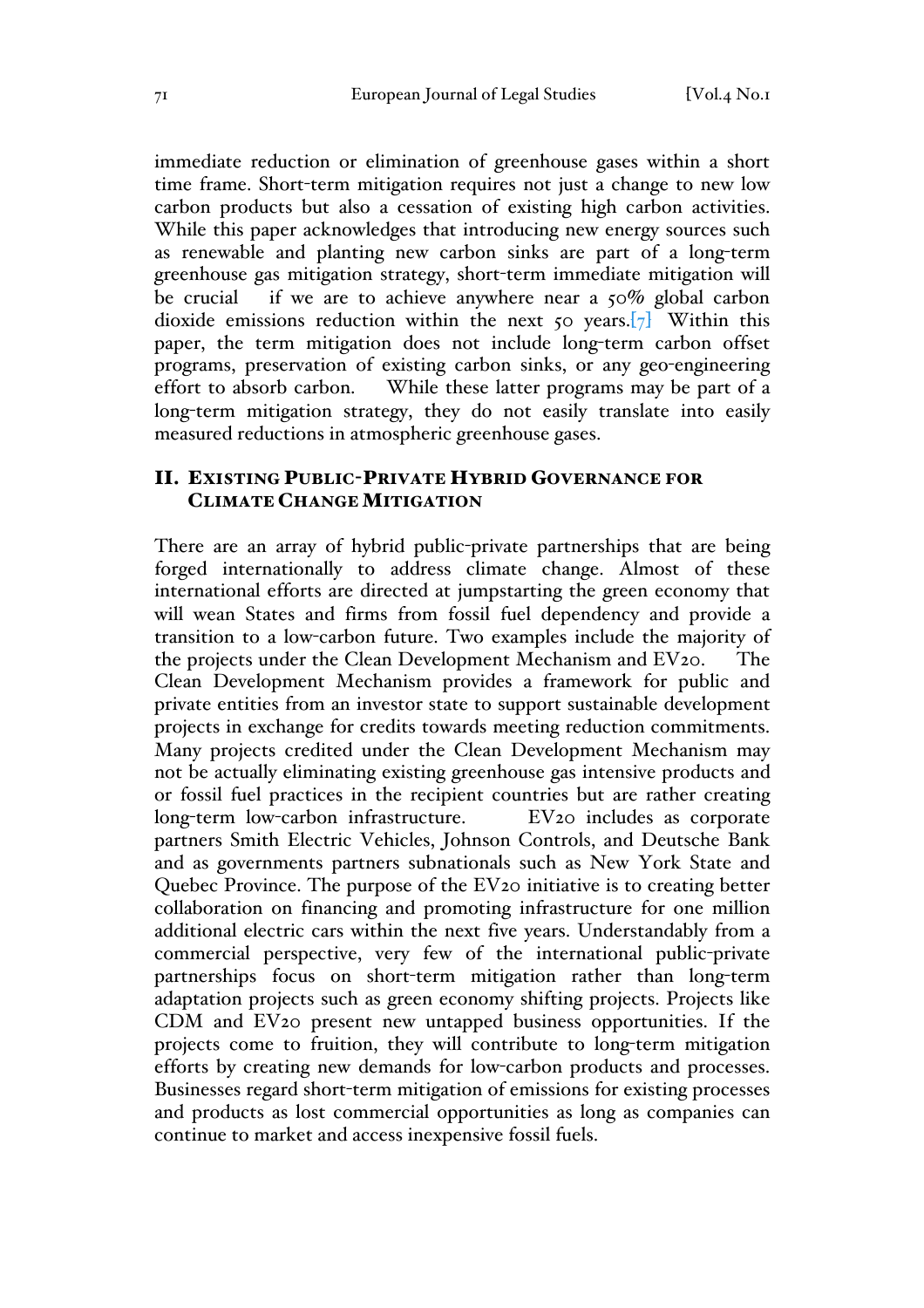There are very few short-term mitigation projects and efforts that can be characterized as public and private hybrid international governance. Under the Clean Development Mechanism, of the 1038 projects that have received credits as of April 2011, there are only a handful of projects that eliminate greenhouse gases. Two projects for example received credits for converting sulphur hexafluoride, a greenhouse gas which persists for a long time in the atmosphere, into a non-greenhouse gas sulfur dioxide. Twenty-nine projects received credit for Nitrous Oxide abatement 81 projects for methane recapture or avoidance, 18 projects for avoidance of hydrofluorocarbons, 23 projects for energy efficiency and 36 projects for switching fuel. The majority of the thousand plus projects had no direct effect on mitigation of existing greenhouse gases but instead provided new low-carbon infrastructure maximizing resources such as agricultural and animal waste. While the CDM projects bring benefit to non-Annex I communities, it remains to be seen whether they will have contributed substantially to the need for existing emission reductions. Only a few of the companies involved as project participants such as BHP Billiton and Mitsubishi are among the largest multinational company. There is a noticeable absence of large energy, oil, and transport companies.

One large public-private mitigation initiative exists in the Global Methane Initiative which was conceived of at the 2002 World Summit on Sustainable Development as the Methane to Markets Partnership. Led primarily by States with the US EPA providing administrative and steering group support, the initiative focuses on opportunities in initiative member countries to capture methane and transform it into electricity. Industry members network with States through subcommittees on coal, oil and gas, agriculture, and landfills. States provide some guidance while project network members including industry, academia, financial institutions, state and local governments implement methane capture and use projects in States belong to the Initiative.

Some sectors such as the international reinsurance sector in cooperation with governments have called for greater emission reduction efforts, but there are few links in insurance products between existing levels of greenhouse gas emissions and premiums. The industry has instead focused on indirect efforts that may in the long-term absorb emissions and reduce the industry's exposure to risk. For example in Ethiopia, a local insurance company, reinsured by Swiss Re and supported by the government's cash-for-work program, has issued micro-insurance for farmers which is triggered by a rainfall index. While this project may reduce short-term individual poverty in case of a drought, it doesn't reduce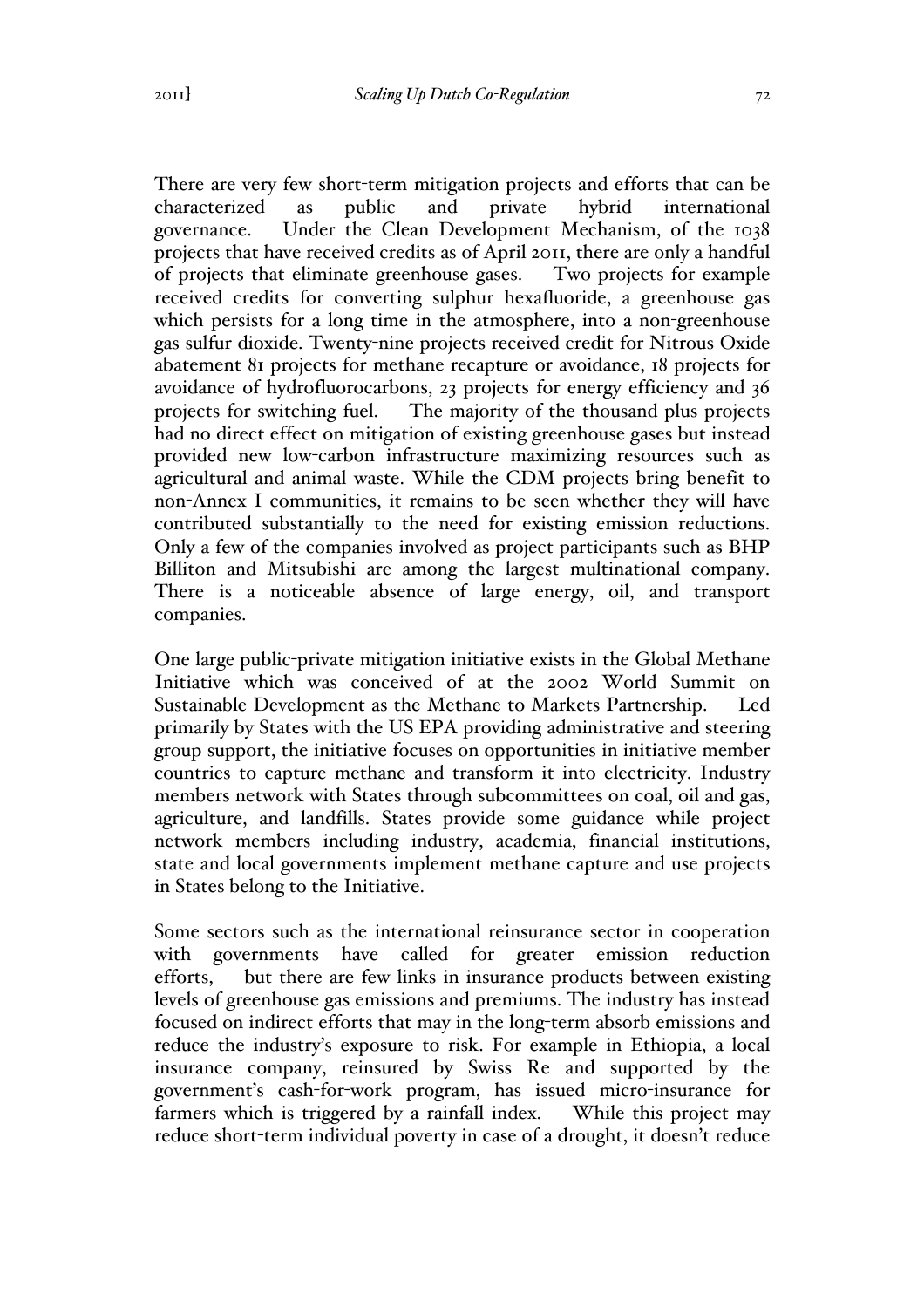directly or systematically greenhouse gases. While called a mitigation project, it focuses not on short-term changes in fossil-fuel dependence but rather on addressing long-term trends by promoting regional treeplanting.

Most of the short-term, mitigation-specific projects that might loosely be characterized under a label of public-private hybrid governance have been focused at soliciting volunteer participation at the domestic level from specific sectors. Corporations have quickly adopted these programs for fear of more stringent government regulation in response to growing political and social pressures to do something about the climate issues. These self-regulation voluntary programs have been largely and regrettably unsuccessful in achieving meaningful levels of mitigation. Morgenstern, Pizer, and Shih evaluated the Climate Wise program, a voluntary program administered by the United States Environmental Protection Agency and focused on efforts by non-utilities to reduce greenhouse gases. Participants were expected to develop baseline emission estimate and commit to reducing emissions. Yet in retrospect, the program ceased to deliver on the transformative possibilities of selfregulation. When the program ceased operation in 2000, it had only made a very modest  $3\%$  reduction in emissions over the course of six years. There was no third-party auditing of emissions and no public disclosure of emissions. Hindsight suggests that a better model might have been a larger role for the government in the Climate Wise program than simply as a facilitator providing external publicity and exercising only weak threats of regulation.

Most of the continuing international climate governance mitigation efforts especially those being spearheaded by fossil-fuel dependent private sectors continue to favor a model of self-regulation and voluntary commitments. Private actors are setting the mitigation agenda for not just public-private ventures but also for future public discussions. For example, the oil industry recently released the Petroleum Industry Guidelines for Emission Reductions from Carbon Capture and Geological Storage providing that implementing carbon capture strategies would be considered an emission reduction by the oil sector. If they are to maintain their international authority as legitimate rule makers, State and intergovernmental organization leaders will needs to re-engage the private sector to ensure that the private sector by making particular types of targeted investments such as in carbon capture rather than renewable infrastructure does not artificially reduce the choices available to public governance actors. As States have reached an impasse with other States in terms of negotiating public international mitigation strategies, engagement with the private sector provides an alternative negotiating table for States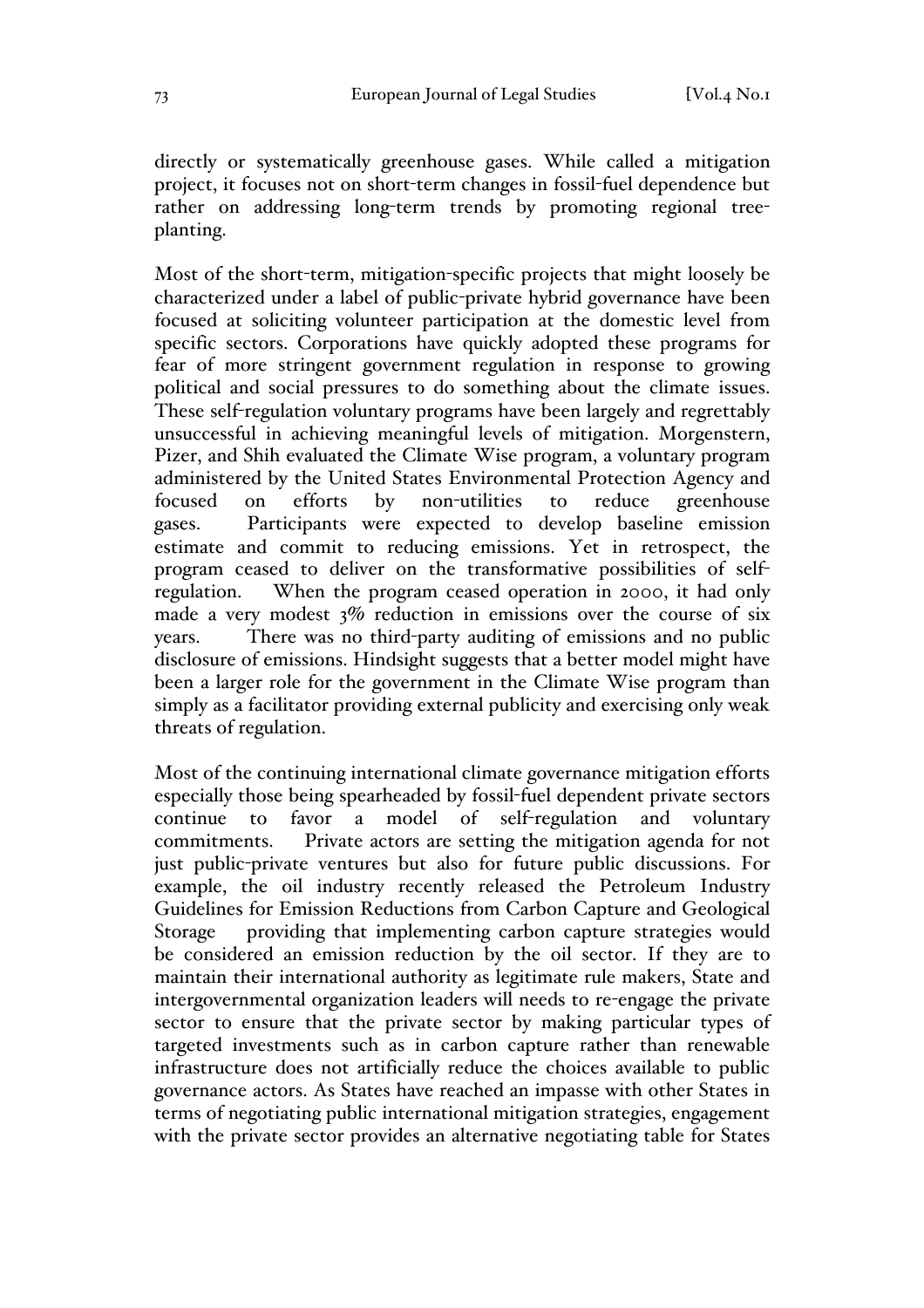to seek mitigation through private international law means. One means of engaging the private sector in a transparent fashion that will enhance State legitimacy while leveling the competitive field for private actors within a sector is through co-regulation of the largest global emitters. Corporate actors are already pledging to reduce emissions. A central cogovernance mechanism linked to ability to trade would induce more corporate actors including large emitters to engage in short-term emission mitigation. The following section describes one national model for coregulation and proposes scaling up the model as a basis for global international regulation.

## III. SCALING UP CO-REGULATION FOR CLIMATE CHANGE: DUTCH CO-REGULATION AND THE ENERGY EFFICIENCY BENCHMARKING COVENANT

There is increasing recognition by the largest global companies that they will need to engage in some action on climate change to protect their corporate interests. In a report from global auditors Ernst & Young, 70% of the 300 corporate executives from companies with at least \$1 billion in annual revenue indicated that they intend to increase spending on climate change initiatives between 2010 and 2012.[8] Most of this spending will likely be targeted at long-term transitioning into products and services for the green economy rather than on making short-term reductions that are needed to achieve mitigation. The unabated use of fossil fuels combined with the massive production of cement continues to contribute the lion share of emissions.[9]

The few public-private efforts described above to collaboratively mitigate corporate emissions all rely on voluntary self-regulation which encourages free-riding behavior by non-participants and early defection by parties that are unable to meet targets. So far no one has piloted a co-regulatory approach for governments and corporations to share regulatory rulemaking and implementation responsibilities. As Karin Backstrand observes in her work on networked climate governance "no example of public-private partnerships in rule making can be identified in the climate governance arena."[10] Co-regulation is an underexplored option for improving rule-making and rule implementation in the context of climate governance. This section describes how co-regulation for environmental rule-making and implementation has operated within the Dutch legal system. The section that follows proposes using the Dutch co-regulation model to create an international co-regulation strategy for negotiators between States committed to reducing emissions and major greenhouse gas emitters.

Co-regulation is a model of regulatory interaction between public and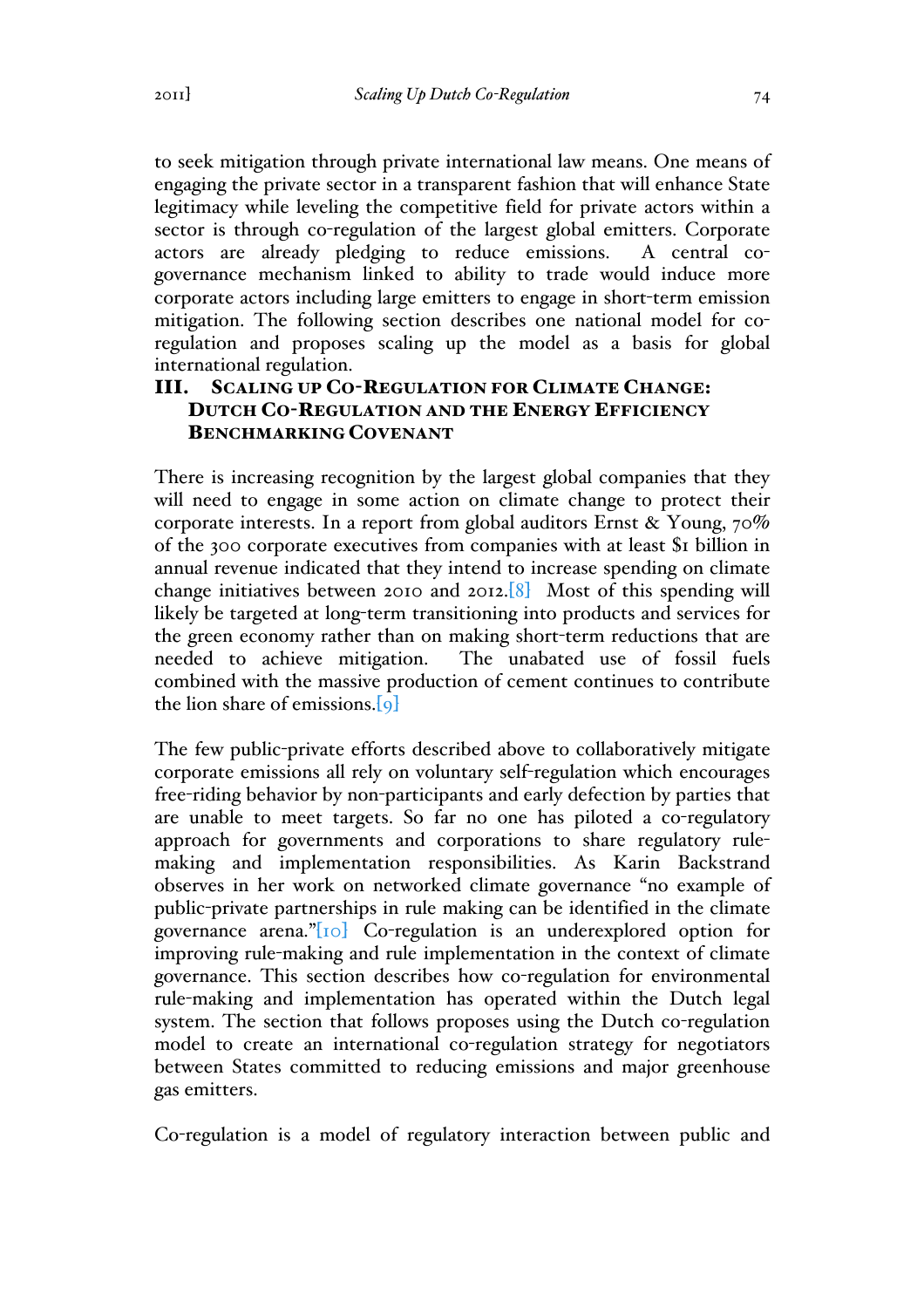private actors, which involves a sequential combination of specific goal setting by the government for a sector coupled with a case-by-case implementation strategy for individual corporate actors within a sector. Co-regulation as a broad concept encompasses voluntary environmental management agreements as well as negotiated rule-making. Co-regulatory approaches have been experimented with in the Netherlands, Denmark, Germany, United States, Canada, New Zealand, and Japan.[11] In this paper, the term co-regulation specifically refers to the Dutch practice of co-regulation, which is one of the most integrated public-private regulatory systems. Co-regulation is not an isolated regulatory strategy but coexists with State-based command and control regulation. In a State that offers co-regulation options, firms have an incentive for participating in a co-regulation approach since public government agencies will waive command and control regulations as long as firms are making progress towards achieving a specific environmental target. Co-regulation has additional appeal for private actors because it provides certainty over the course of an industry-government agreement regarding regulatory targets.

The most cited general example of successful co-regulation in the environmental field is the Dutch environmental covenant which has introduced a whole new form of effective hybrid governance. The genesis of co-regulation in the Netherlands was the 1980s. When the Christian Democrats and Liberals came into power in 1982, the parties emphasized streamlining regulations to order to improve environmental outcomes and reduce government inefficiency. Pieter Winsemius, the Minister for Housing, Spatial Planning, and the Environment, approached regulatory streamlining by promoting an environment-wide planning process which would cross the gaps between different ministries with environmental responsibilities.[12] Pushing for internalization of regulations, the government decided to consult with private stakeholders such as industry to work towards setting viable environmental targets. $\begin{bmatrix}13\end{bmatrix}$ 

The process of co-regulation in the Netherlands is an iterative process.[14] State agencies give private economic associations the powers to enter into binding environmental covenants with the government. [15] Prior to beginning negotiations with economic associations or industry representatives, the government has already legislated non-negotiable national environmental performance targets including, for example, abatement targets for 200 substances. [16] Once these performance targets are set, the parties collaborate during a two-part negotiation on strategies for efficiently achieving environmental performance. During the first phase of negotiations, the regulated Party makes a declaration of intent that is not binding. In the second phase of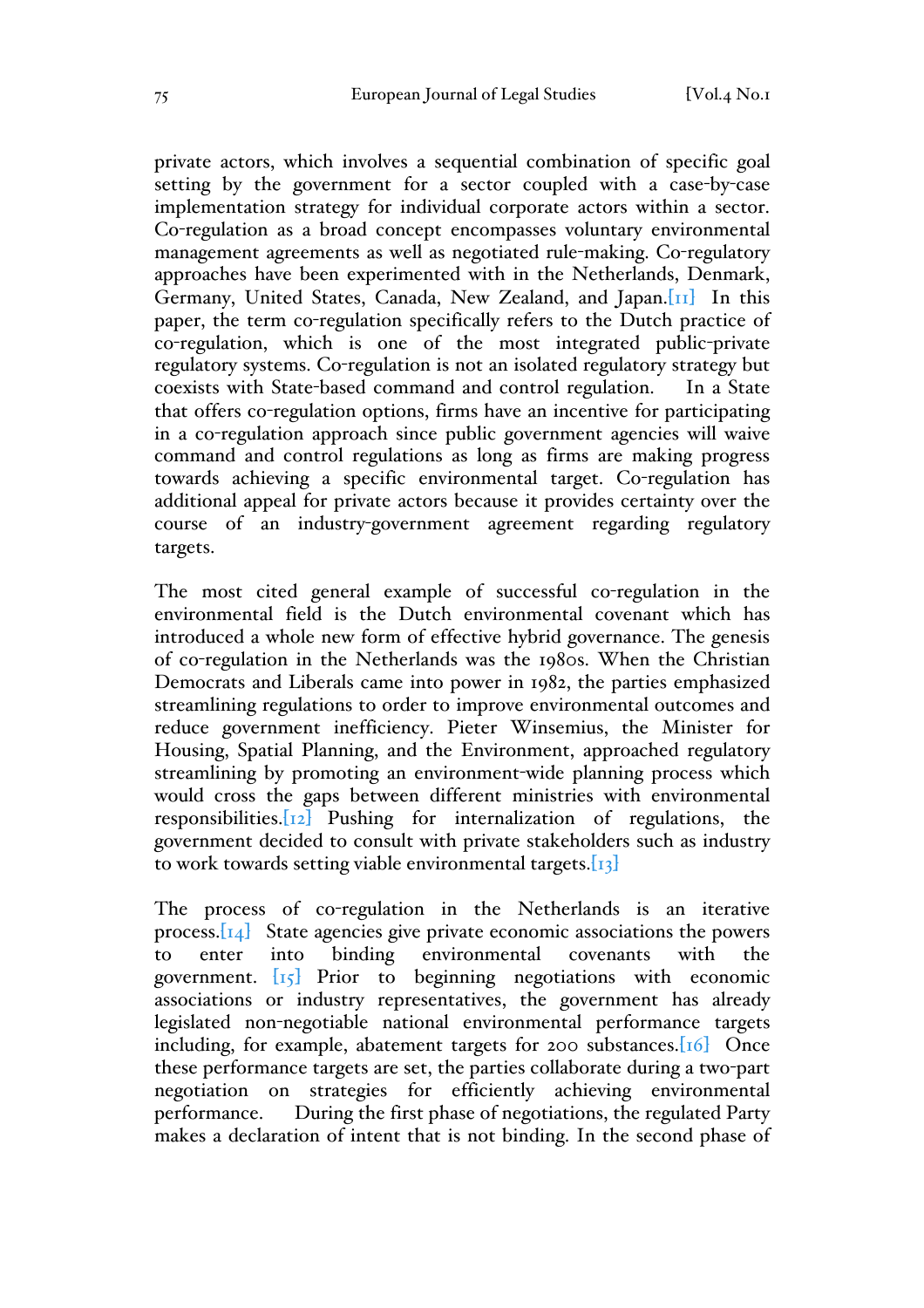negotiations, the Parties enter a binding legal relationship based on individual firms developing Company Environmental Plans. State agencies review and comment upon the plans before the plans are released to the public. A joint government-industry "steering group" reviews the performance of the industry in making progress towards meeting its goals under the covenant.

What is unusual about the Dutch process in contrast to other publicprivate voluntary negotiated agreements is that while the covenants may be entered into voluntarily, once parties conclude a covenant, the covenants are legally binding. $[T_7]$  The contracts may include civil liability measures where a company has failed to comply with the terms of its agreement.

In the Netherlands, private firms in numerous industry sectors have entered legally binding environmental covenants $[18]$  with the government in the sectors of agriculture, refining, energy, building and waste disposal. The 100 plus covenants cover a wide spectrum of problems including climate change, acidification, eutrophication, toxic pollution, soil contamination, groundwater contamination, and nuisance. To achieve performance goals, the covenants focus on specific aspects of the problems such as reducing of nitrous oxide and carbon dioxide from power plants, reducing ammonia from cattle breeding, cleaning up of contaminated soil underneath gasoline stations, recycling packaging, and phasing out harmful substances.[19]

In the 1990s the Ministry for Housing, Spatial Planning, and the Environment focused on addressing industry sector emission targets. $[20]$  During the 1990s, the government concluded a number of emission reduction agreements including one with the chemical industry in 1993 and one with the oil and gas extraction industry in 1995. Environmental managers heralded the 1993 agreement with the chemical industry as a model agreement since it set specific emission targets for 1995, 2000, and 2010.[21]

Concerning specifically the reduction of greenhouse gas emissions, the Dutch government designed in 1999 a Benchmarking Covenant to promote energy efficiency across multiple industrial sectors in order to reduce immediate demands for fossil fuels. [22] The Benchmarking Covenant was a response to Netherland's obligation under the Kyoto Protocol to mitigate national emissions.[23] The Ministry of Housing, Spatial Planning and the Environment on behalf of the central government, provincial authorities, the VNO-NCW Confederation of Netherlands Industry and Employers and numerous sectoral organisations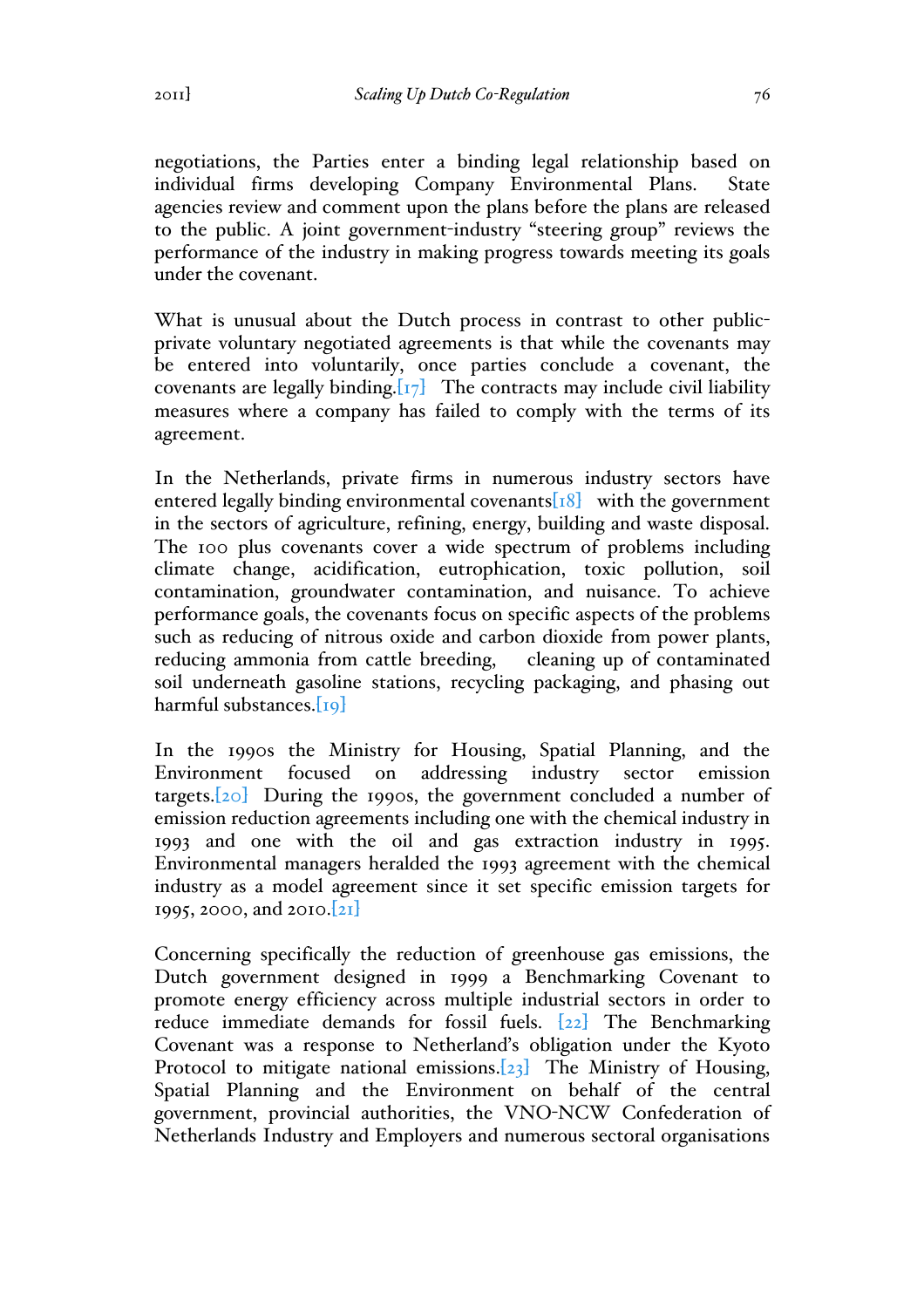including the chemical and the electricity production industries signed the Benchmarking Covenant. $[24]$  The covenant functions as a civil law agreement.  $\sqrt{25}$ In return for no additional national legislation being imposed on the participating companies and no "specific national energy tax" being levied, the companies agree in their production plants to become world leaders in energy efficiency by "complying with the best international energy efficiency standards."[26]Companies are expected to independently ratchet-up their compliance to become world energy efficiency leaders by 2012. The standards for leaders are based on a benchmark identified by third-party experts or best practice approach.[27] In setting benchmarks and best practices, experts are expected to look at the average energy efficiency of regions "outside the Netherlands that are comparable with the Netherlands in terms of size and number of processing plants", and to set an energy efficiency benchmark based on the performance of the top 10% most efficient production plants.[28] The energy efficiency benchmarks should be reevaluated every 4 years. $[29]$  Where a company fails to comply with its agreements under the Benchmark Covenant, Article 22 provides for sanctions. After conferring with parties that may be out of compliance, the Dutch government is expected to "make efforts to tighten the terms of the Company's current environmental licence in a unilateral action"[30]. Notably all commitments unless otherwise noted are "effort commitments" and not "result commitments."[31]

Some academics question whether the Dutch benchmarking covenants have been effective in improving energy usage because even where goals are clear and sanctions have been set since corporate actors have not made major changes in their business practices. $[32]$  Others observe that there have been significant normative shifts with the benchmarking process and that some of the successes of the co-regulation process have included more ambitious targets than "business as usual", quantified objectives, clear staged goals, frequent reporting, independent verification of reporting, sanctions for non-compliance, and institutionalization of environmental cooperation through working groups.  $\{33\}$  While it remains to be seen whether the post 2012 review of the benchmarking covenant will yield the results expected by the government, the government has been sanguine about the impact of the covenant that includes participation by 84 per cent of industrial manufacturers comprising 94 per cent of the energy consumption by the industrial sector.  $\frac{34}{\text{ln}}$  a 2002 report, the government reported that they expect the Dutch industrial sector, as distinguished from the electricity producing sector, to reduce 4.6 million tons of carbon dioxide by 2012. $\left[35\right]$ 

Part of the success of co-regulation at an industry level is that industry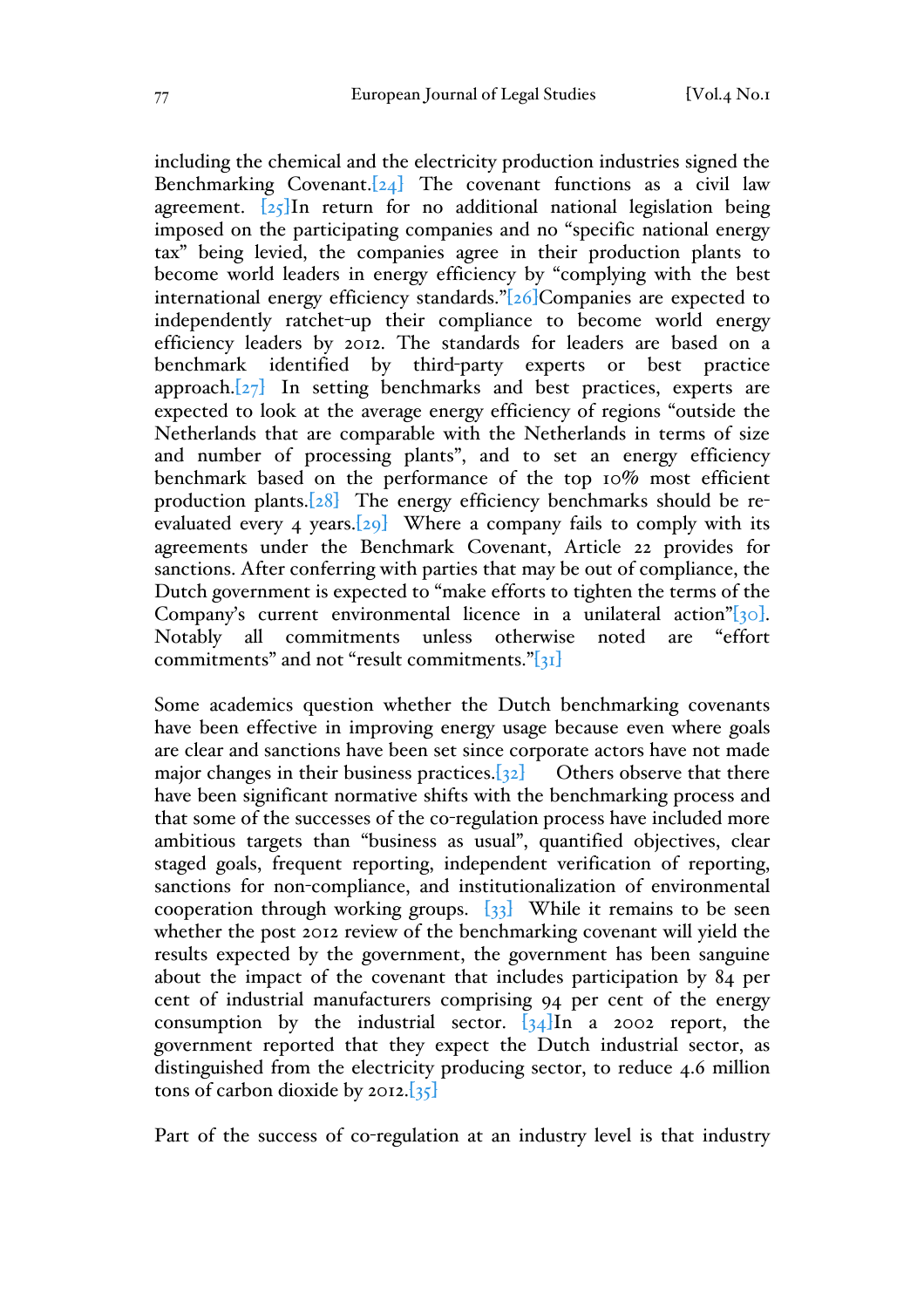leaders may be implicitly encouraging better performance from their peers and subcontractors for fear of a return to command and control regulation if the industry as a whole fails to perform. Because industries play an active rather than passive role in co-regulation, a co-regulatory approach sustains long-term collective action on the part of an industry sector. Industries are perceived not just as part of the problem but also a key part of the solution. In addition to accelerating the achievement of some environmental goals, co-regulation in the Netherlands has also had the added advantage of improving overall collaboration between government and industry on general environmental problem solving. [36] Acknowledging that covenants are no "magic bullet" for super-wicked problems like climate change, covenants still have the potential to play an important role in international climate change governance by enhancing private participation in international climate governance and providing greater transparency in corporate decisionmaking related to emission reductions.

## IV.INTERNATIONAL CO-REGULATION THROUGH PRIVATE LEGAL AGREEMENTS: REIMAGINING INTERNATIONAL CLIMATE NEGOTIATIONS TO ACHIEVE GREATER RECIPROCITY, LEGITIMACY, AND ACCOUNTABILITY

Regular intergovernmental meetings convened by United Nations Environmental Programme or by Secretariats for the various multilateral environmental agreements are key fora where social relationships are built, reciprocity is extended, and parties contemplate potential international regulatory frameworks. There has been a notable absence of collaborative regulations between States and private actors to achieve greenhouse gas mitigation within international fora. The Dutch environmental covenants present an interesting model for international corporate climate mitigation particularly for the largest transnational corporations. Corporate change has been slow in climate mitigation in part because certain groups of highemitting corporations have actively resisted intergovernmental regulation while other corporations have passively waited to see what regulatory scheme may be implemented before changing corporate behaviors.

A co-regulatory approached modeled on the Dutch approach presents opportunities as well as limitations. The remainder of this paper will examine the international context for co-regulation, explain why scaling up a Dutch covenant model could be effective in international efforts to mitigate greenhouse gases, and why co-regulation meets international standards.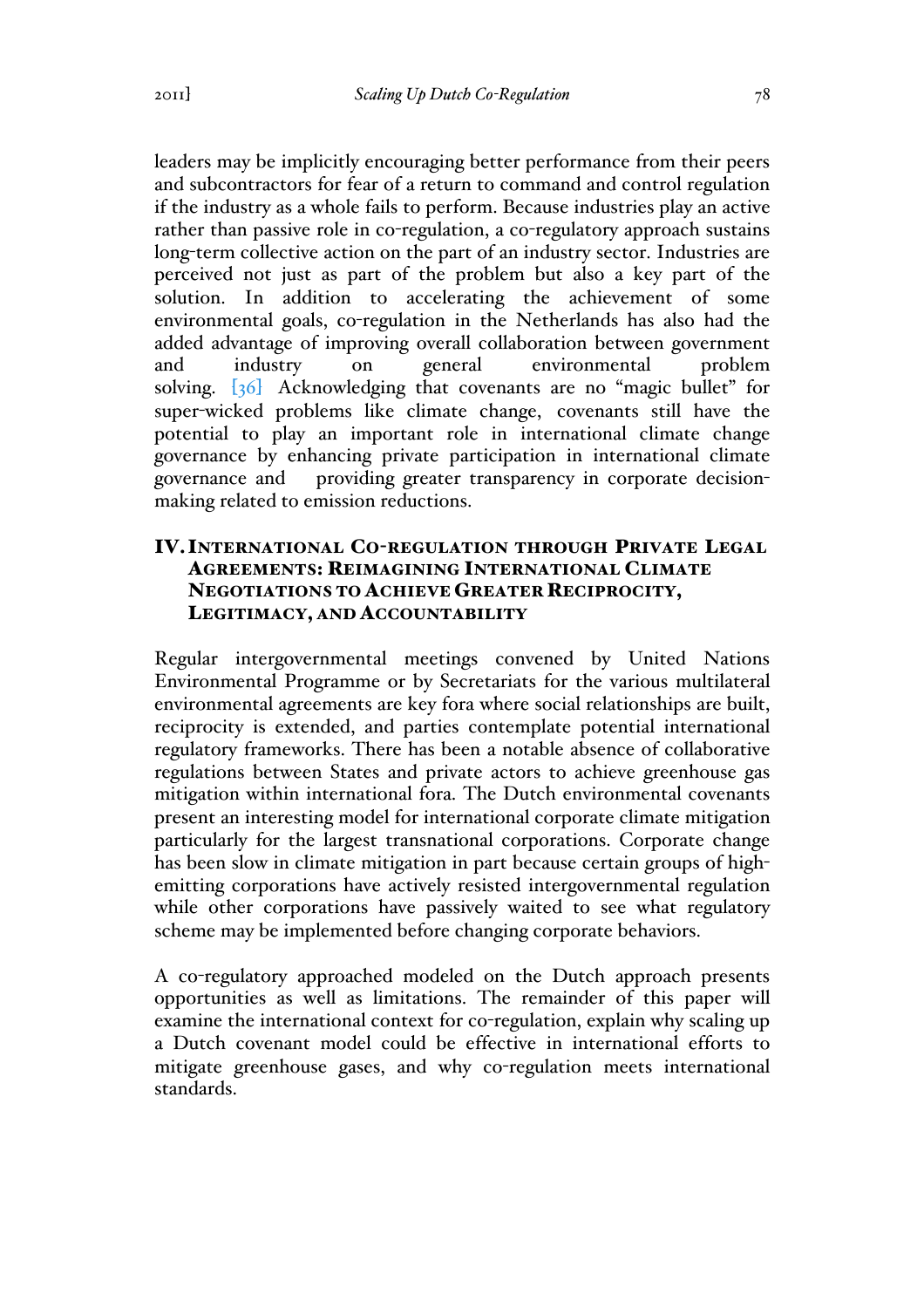### 1. *The Context for International Co-regulation*

If co-regulation presents a better collaborative public private model than self-regulation as this paper argues, it can only be implemented if there are substantial procedural changes in how parties conduct intergovernmental negotiations. It is time for a procedural paradigm shift moving international environmental law and policy from an exclusive State-centric club to a more "democratic" space where non-governmental interests are formally recognized as legitimate policymakers capable of being bound by international commitments.

Corporate actors already have marked informal influences on international law-making processes and exercise "coercive power" in governance processes because they are able to set standards and enforce compliance with these standards.  $\left[37\right]$  By setting standards that determine what products and services are available in the global marketplace, corporate actors define the parameters of international legal regulation. In the context of self-regulation, corporations legislate the technical aspects of their business by actively negotiating and creating consensus on international environmental management standards through organizations such as the International Standard Organization

These same actors also play key roles in existing international policymaking by supplying experts, lobbying State representatives, and participating as non-state observers at intergovernmental meetings. In certain intergovernmental processes such as the drafting and updating of the Codex Alimentarius, industry is expected to provide regular input on whether proposed rules and standards are technically feasible for commercial production. Technical experts employed by governments circulate proposed changes to the Codex Alimentarius to both government and industry representatives for comment. $[38]$  In the cases of highly technical matters of regulation where both the government and industry participate, there is often little divergence between a standard proposed by a corporate interest and the ultimately legislated standard.

Corporations participate regularly as non-state observers at intergovernmental meetings. In this position, private for-profit entities have the opportunity to attend most sessions of the meeting, make oral interventions, disseminate information either directly at the meeting or through side events, and informally lobby members of State delegations. In recent meetings, business interests have advocated for States to adopt specific policy positions. For example, at the Sixth Conference of Parties for the Kyoto Protocol, the International Chamber of Commerce delegation pushed for States to adopt the position to permit carbon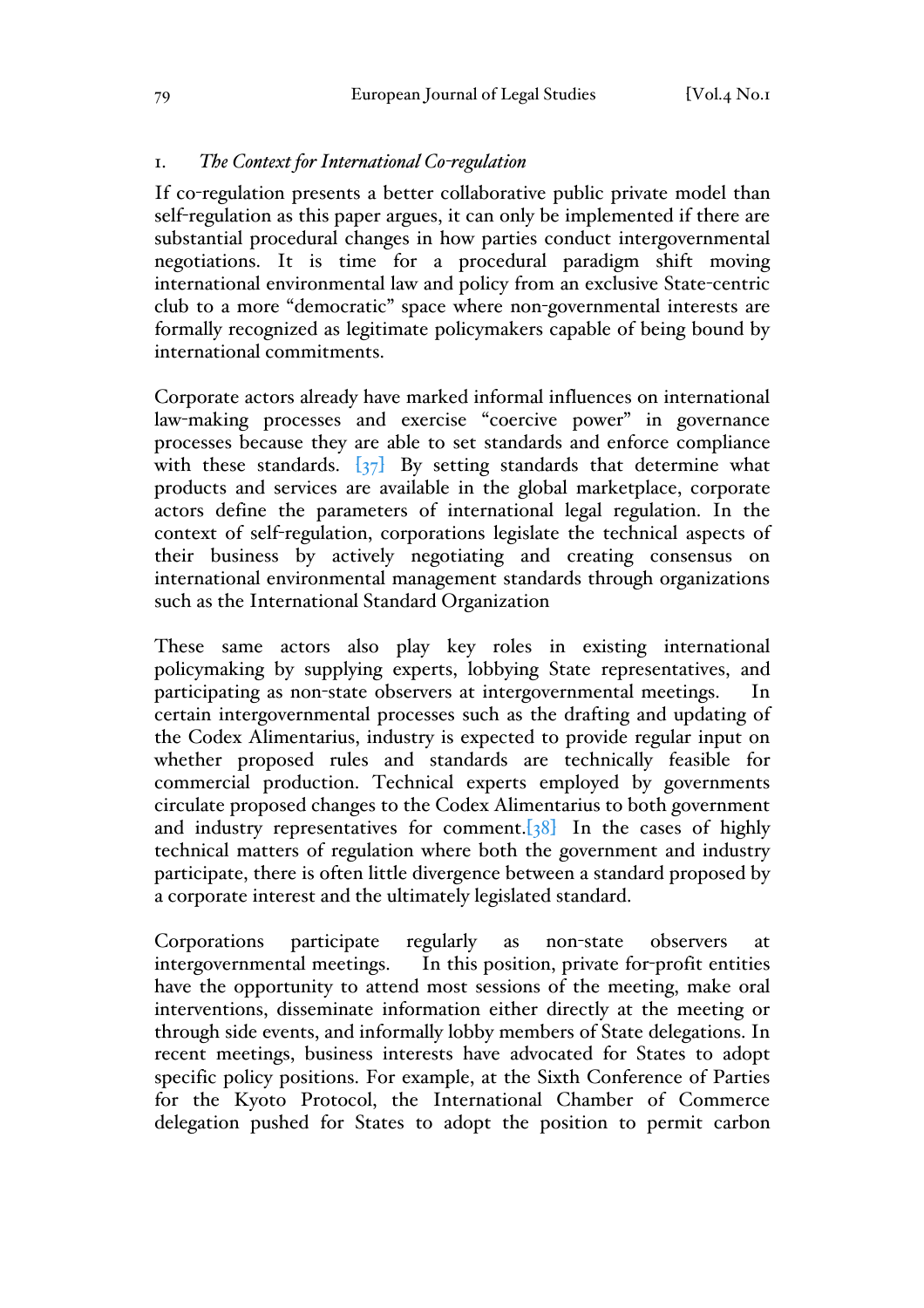transfers to be available for trade across State boundaries.  $\left[39\right]$ The ICC also supported the position that multinationals be able to participate in the Clean Development Mechanism regardless of whether the State where the parent corporation resided had ratified the protocol or not.  $[40]$ 

Just as the idea of separating public from private in the domestic administrative legal world is a long-promoted legal fiction, so too is the idea that public international law must be separated from any private lawmaking influence. As social actors seeking reciprocity, government representatives actively seek strategic relationships with private businesses especially where the private sector is perceived as having some advantage in managing or solving a problem. These relationships between governments and businesses as social actors can be leveraged in both directions. The government receives a partner to provide technology and financial transfers to assist the public sector in meeting its existing international environmental obligations. Businesses receive a favorable reception for proposed technical standards.

International policymaking that was once the sole responsibility of the state or international governmental organization has truly become a space of shared responsibility. $[41]$  There have been a number of other proposals for incorporating business interests within the frameworks of existing international environmental law including requiring companies to comply with existing multilateral environmental agreements.  $[42]$  These ideas have received little political traction because there is no incentive for corporations to participate in agreements where duties for private actors were never originally contemplated.

Co-regulation as captured by the Dutch model presents an interesting alternative to engaging the private sector in transnational environmental governance. It gives a structure for articulating an environmental resultbased framework. Applying a co-regulation model would narrow the wideranging conversation about environmental protection and emission reductions to several concrete, technical goals that can be measured e.g. emission reductions, water quality standards, or percent of forest coverage. This shift from general to specific goal setting would be an explicit acknowledgment that international environmental policy requires a technical quantifiable rather than qualitative approach. As Contini and Sand have argued previously, "International environmental protection … may and should indeed be a highly technical matter" rather than a more abstract ethical and philosophical concept.  $[43]$ With the structured involvement of the business sector in a coregulatory process, the current "light, thin, top-down" approach to domestic environmental regulations pursued by many States could be reconfigured to developing more "heavy,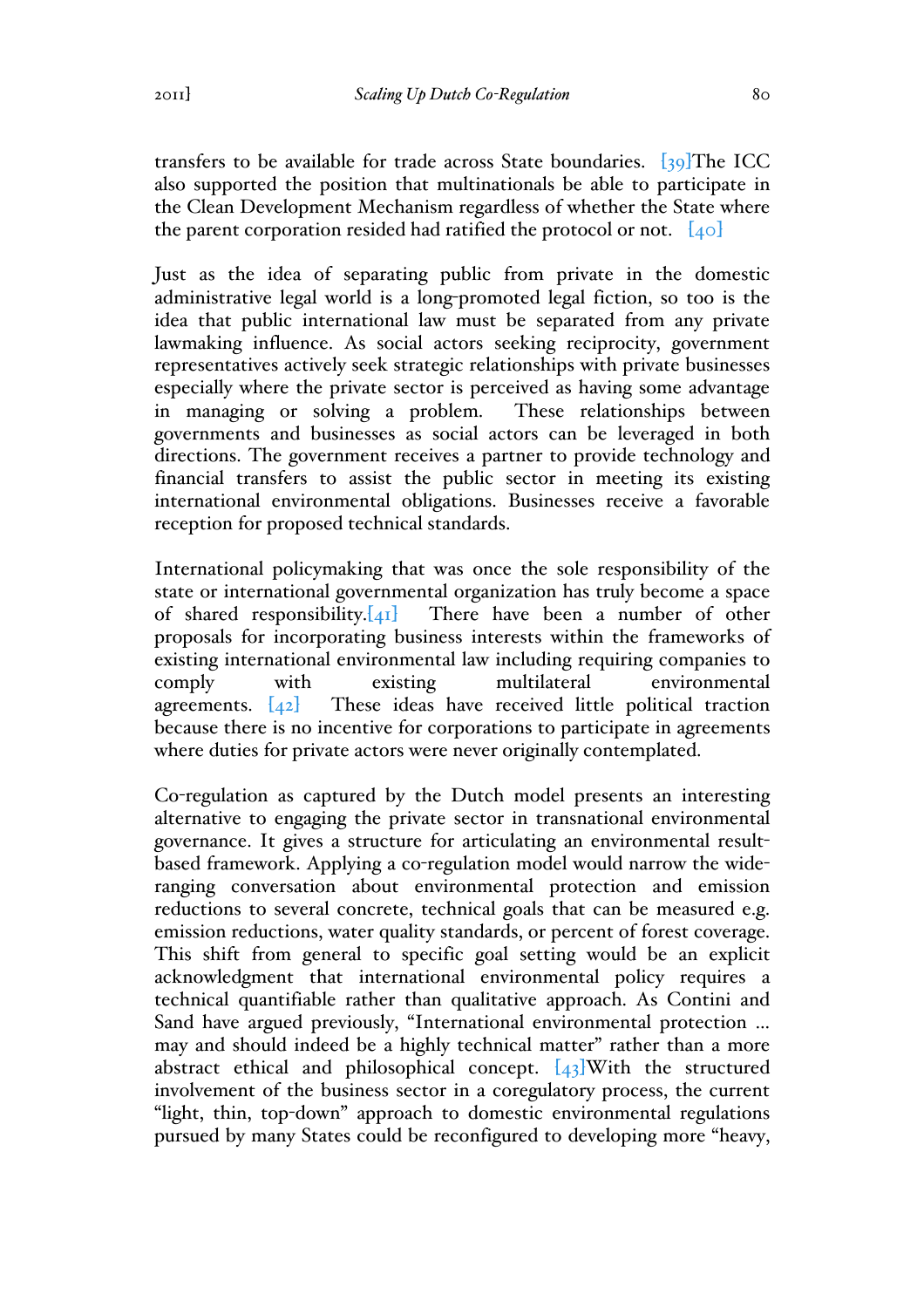thick and bottom-up" international environmental regulations. $[44]$ 

In principle co-regulation is a pragmatic approach to a State-to-State governance system that has reached an impasse. Public-private environmental agreements with targeted goals provide real opportunities to foster innovation that has been especially absent at an international level of engagement in spite of the transnational aspects of greenhouse gases. Co-regulation can provide simultaneously strict but flexible approaches to environmental problem-solving. As Michael Porter and Claas van der Linde argued in 1995, environmental regulatory regimes that are simultaneously strict at one level but flexible at another can stimulate innovation which in turn can lead to better environmental and business performance. States would supply the strictness in an international coregulatory scheme by negotiating specific performance targets. Firms would supply the flexibility by determining how they can best comply with the target or how they can transform industry practices to remain economically viable. $[45]$  This should "create the maximum opportunity for innovation" thereby "leaving the approach to innovation to industry and not the standard-setting agency." $[46]$ 

#### 2. *Scaling up the Dutch Covenant Model*

How might a co-regulation system work to address current governance deficits in addressing climate change? One promising approach is the Dutch Covenant system that has been successful in part because environmental regulation in the Netherlands was fractured across ministries and effective implementation required actions by a large variety of stakeholders. The same conditions apply in the international system. Environmental regulation to provide for climate change mitigation is fragmented across numerous domestic and regional governance systems and there are numerous players from States, transnational corporations, state-owned corporations, and individual citizens contributing to everincreasing emissions.

The Dutch covenant system's success also relies on two institutional arrangements that may be unique configured within the Netherlands to bolster the social and political conducive to environmental covenant negotiation. First, the Netherlands has a strong organization of trade and industry associations with whom the government initially engages. Second, the Netherlands has a pre-existing environmental permit system that poses a credible regulatory threat for companies that do not agree to enter environmental covenants. At the international level, the States do not formally recognize trade and industry associations as anything more than observers. There are no environment specific global regulatory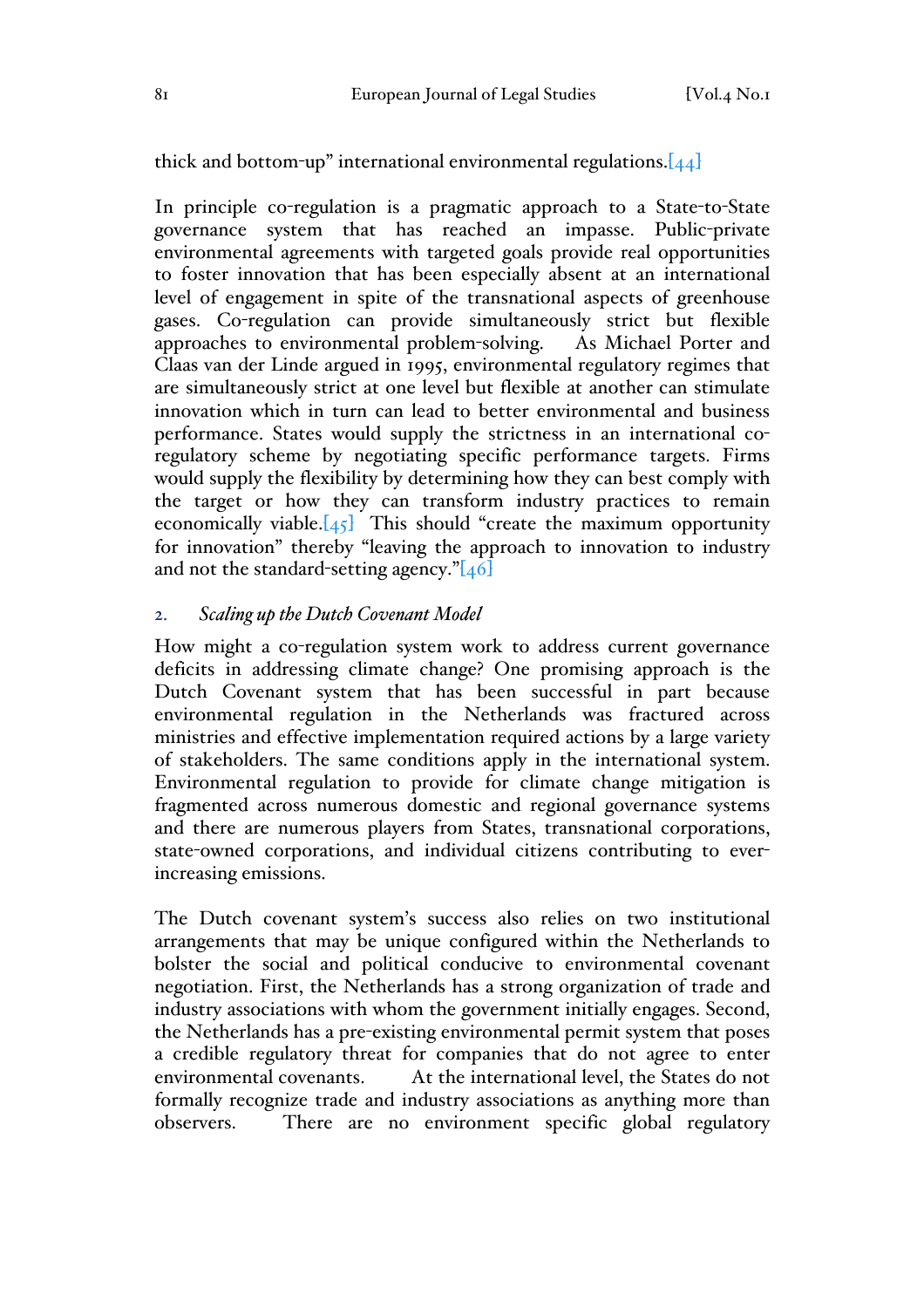requirements that the international leaders can invoke as threats.

Given the relative success of the Dutch Covenant model at least in terms of nearly universal participation of industry actors in some sectors, the ability of the government to maintain some oversight, and the potential for sizable emission cuts, one means of scaling up the Dutch Covenant would be to encourage a proliferation of the model among every other State that has signed the UN Framework Convention on Climate Change to "Formulate, implement, publish and regularly update national and, where appropriate, regional programs containing measures to mitigate climate change." $[47]$  Assuming that States were willing to experiment with Dutch style covenant system, national standard-setting for emission targets would result in a dizzying array of targets given the common but differentiated responsibilities of States. While this would not necessarily generate the feared "race to the bottom", it could very well have the unintended effect of corporate migration for those corporations that are not place-dependent such as mining or oil companies. Unlike some of the Dutch companies participating in the current environmental covenants, there may be no national pride shared across a given sector in having a reputation as a global leader in energy efficiency or emission reductions.

For a truly transnational problem, a global regulatory target makes sense in terms of not imposing barriers on inter-firm competition while still preventing corporate entities from externalizing costs of emission. Uniformity provides for predictability. Transnational corporations frequently exceed national regulatory standards because they adhere to a uniform standard across its own transnational network regardless of the geographical setting of a particular corporate entity. Transnational standards for appropriate climate emissions can and should emerge to prevent climate mitigation activities from posing competitive transboundary disadvantages. Based on previous public-private efforts in collaborative governance, transnational standards already exist for food safety, nuclear safety, product manufacturing, and environmental management. New transnational guidance standards are emerging including for social responsibility. $[48]$ 

In the remainder of this subsection, I discuss one possible approach to developing collaborative governance through co-regulation based on target-setting for mitigation and negotiating State-private legal agreements to meet targets. Two additional ideas are presented to address the role of corporations and industry organizations as participants in formal international governance and the need for credible regulatory threats.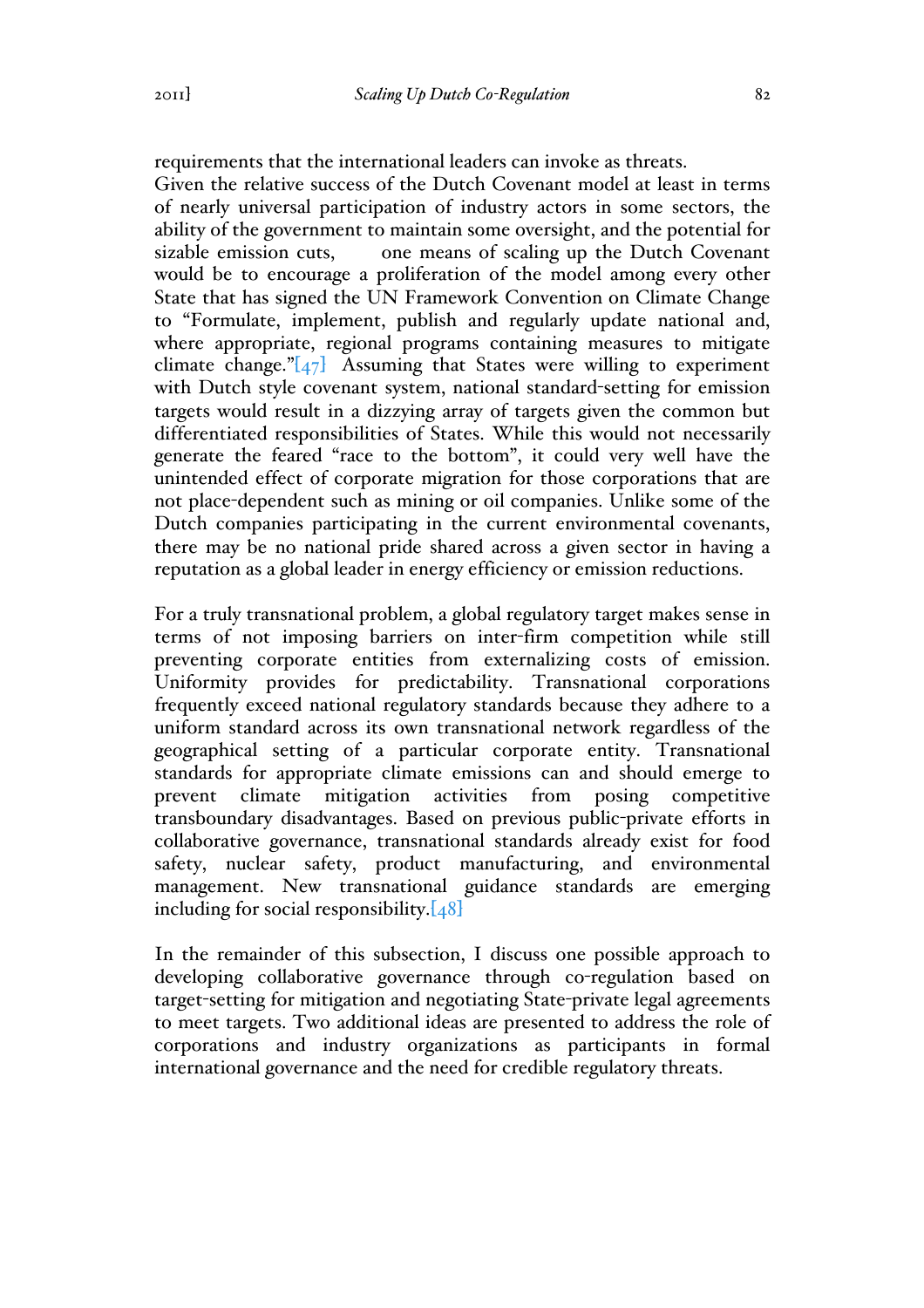### a. Phase One of Coregulation Negotiations- Target Setting

In the first phase, a plenary of State parties and formal non-state participants would meet to debate appropriate regulatory performance goals. The idea of intergovernmental target setting is not new. In 2000, State governments set the Millennium Development Goals which include explicit targets for humanitarian relief by 2015 such as reducing the percentage of individuals living on less than a dollar a day. $[49]$  Likewise, in 2010, State governments set the Aichi Targets providing for slowing the rate of habitat loss by 50% by 2020, increasing the land area to be protected from 13 to 17% by 2020, and increasing the marine protected areas from  $\frac{1}{6}$  to 10% over the same period.  $\lceil \frac{1}{60} \rceil$  Both State and non-state participants would participate in the pre-target negotiations, but only State parties would vote either by consensus or majority on the adoption of quantitative environmental regulatory performance goals in order to advance the goals of international climate change mitigation.

In the context of climate change, performance goals might be set for permissible carbon intensiveness for an industry $\overline{51}$  or based on broad sector-wide cuts. The performance goals would be ideally targeted to specific sectors to focus attention on those corporate entities that have the greatest impact on emissions such as electricity generation, cementproduction, transport and industrial manufacturing. The current economywide target approach has failed to produce sufficient emission reductions. Sector wide goals may "help provide a more level regulatory playing field in areas where cross-border trade and investment is significant."  $\left[52\right]$ 

It makes both financial and compliance sense to pursue this co-regulation approach. International regulatory harmonization has the advantage of increasing the geographical reach of a regulatory goal while simultaneously reducing the engagement costs of both States and industries in the regulatory process. As Kal Raustiala has observed in his work on transgovernmental networks, harmonization is advantageous "[t]o the degree it renders regulatory landscapes similar and provides regularity and predictability across borders  $\cdot$  [53] The industry sector negotiated goals would be measurable performance standards in contrast to management standards which only require changes in how something is processed or produced but do not necessarily lead to measurable improvements in environmental quality.  $\left[54\right]$ 

b. Phase Two of Coregulation Negotiations- Private Legal Agreements between States and Firms

Once the targets are set, in the second phase of implementing a coregulatory approach, representatives from both industry sectors and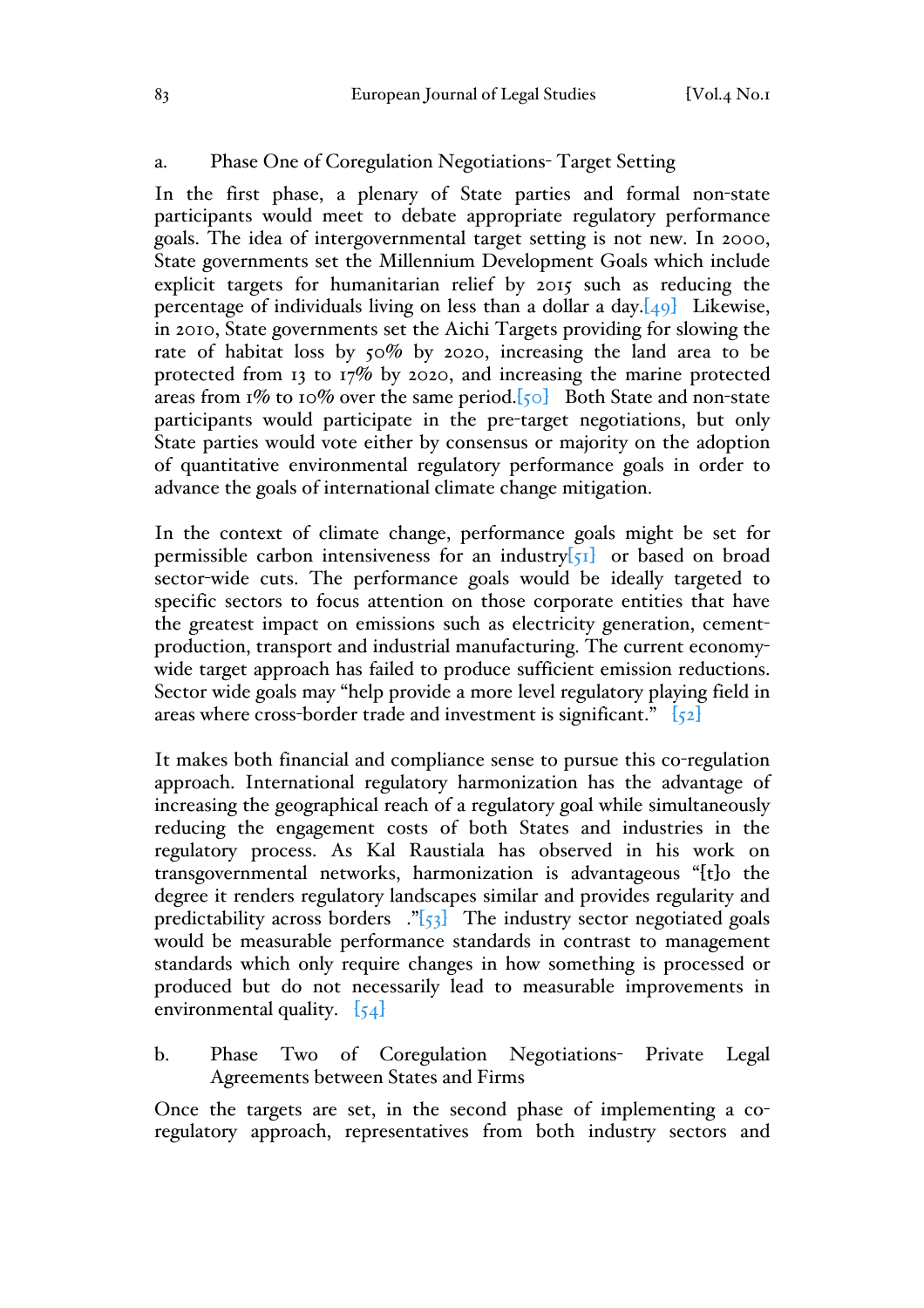individual firms within the sector would be invited to enter into legally environmental agreements with States to achieve negotiated international regulatory goals. Like the environmental efficiency agreements negotiated under the Dutch Benchmaking Covenant, any State-private firm legal agreement would provide specific timelines for achieving the regulatory goals and contractual language for creating internationally binding commitments. The commitments would be covered by private international law with interpretation provided through arbitration. In return for becoming a member of an industry sector environmental covenant, individual companies would not be subject to domestic State regulation unless a State party enters a specific objection at the time the regulatory goals are adopted indicating that it intends to impose within its jurisdiction more stringent regulatory performance targets than the internationally negotiated goal. As with the Dutch covenants, there would be a need for third-party verification of progress towards targets and regular firm reporting under the agreements.

In terms of seeking co-management solutions to transboundary problems, co-regulation provides an advantage over the current domestic regulatory approach. Co-regulation simultaneously provides a uniform standard for a sector coupled with flexibility at the firm level in achieving specific environmental targets. Instead of certain practices and technologies being mandated, firms can decide what practices and technologies will best ensure that the firm achieves its environmental commitments within the context of the sector agreement. Since there is no one-size-fits-all approach for industries to meet environmental targets, businesses may find business opportunities through the process of developing individual company environmental plans to meet sector targets. Collaborative governance provides for the potential for new solutions emerging "from face-to-face deliberative engagement among knowledgeable parties who would never otherwise share information or devise solutions together."  $\left[55\right]$ 

## c. Jumpstarting Public-Private Agreements

Since it would be logistically impossible and pragmatically unwise to include every relevant non-state stakeholder at the negotiating table, there is a need for streamlining actor participation. As noted above, at the international level there is no formal recognition of industry bodies except as non-governmental observers. This paper proposes that three organizations be formally authorized to participate as non-voting participants in any target-setting intergovernmental meeting. The International Chamber of Commerce (ICC), World Business Council on Sustainable Development (WBCSD), and the International Standards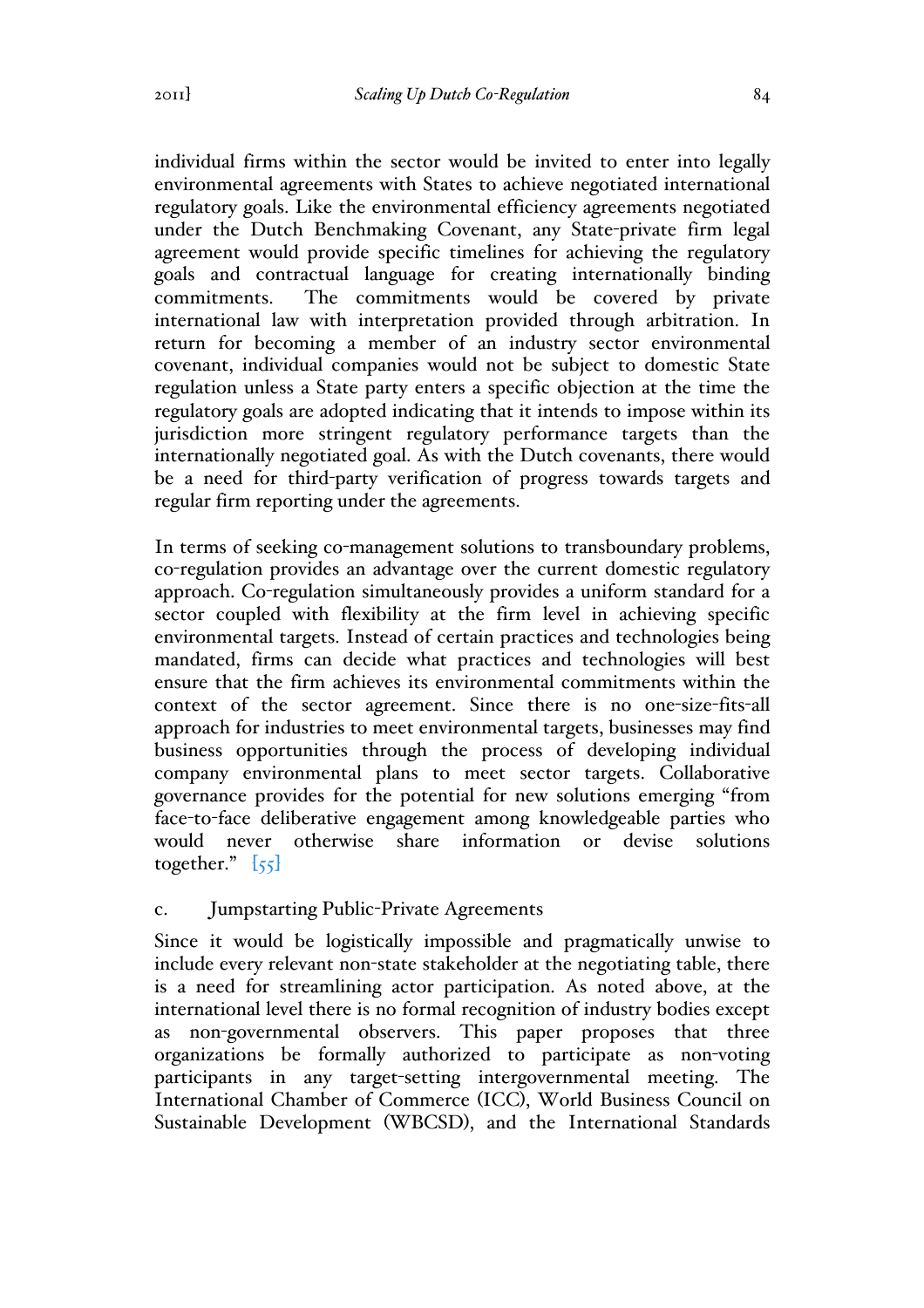Organization would each be assigned a formal non-voting negotiating seat. These organizations would be entitled to submit formal proposals to be distributed through the Secretariat, to attend all meetings including intersessional workshops, and to participate in phase two negotiations over State-firm environmental agreements. Presently, the participation of nonstate actors is restricted to observing subsidiary meetings where policymaking takes place.  $[56]$ 

While none of the proposed organizations are representative of the diversity of global business interests, all of these organizations have had successful long histories in representing corporate interests. The International Chamber of Commerce (ICC) would be an obvious candidate for a formal business interest seat at the intergovernmental negotiating table. The organization has been in existence since 1919 and, in fact, enjoyed full voting rights before the League of Nations $\left[57\right]$  where it participated in negotiating conventions on industrial property, scientific property, and bills of exchange.<sup>[58]</sup> While it has not been permitted the same voting and negotiating rights under the UN framework, it has been an active participant at contemporary intergovernmental meetings. It was present at the first United Nations Conference on Human Environment where it presented a short intervention. Its presence has been ubiquitous at recent meetings including the 1992 Earth Summit in Rio and the 2002 World Summit on Sustainable Development.

Presently, the ICC has general consultative status which means that it can submit oral and written interventions during international meetings and can attend meetings open to the public. As a body representing many of the largest transnational companies, the ICC is an ideal membership candidate to formally advocate for the interest of its members such as Chevron, Coca-Cola, Canon, DuPont, Dow Chemicals, Exxon Mobil, General Electric, Monsanto, Shell, and Total. In terms of international environmental agreement, the ICC could function as an international equivalent of the Dutch nationwide trade and industry associations. Just as the Dutch business groups negotiate in advance their preferred language for the covenants and the strategies that they intend to pursue, the ICC formal position on various issues would be pre-negotiated at ICC plenaries.

Another possible candidate for an industry interest seat at intergovernmental meetings is the WBCSD. In contrast to the ICC which promotes and protects its members international commercial interests, the WBCSD is focused on fostering environmentally desirable business practices. The organization started with 50 senior CEOs of major companies who spoke on their own behalf and not just on behalf of the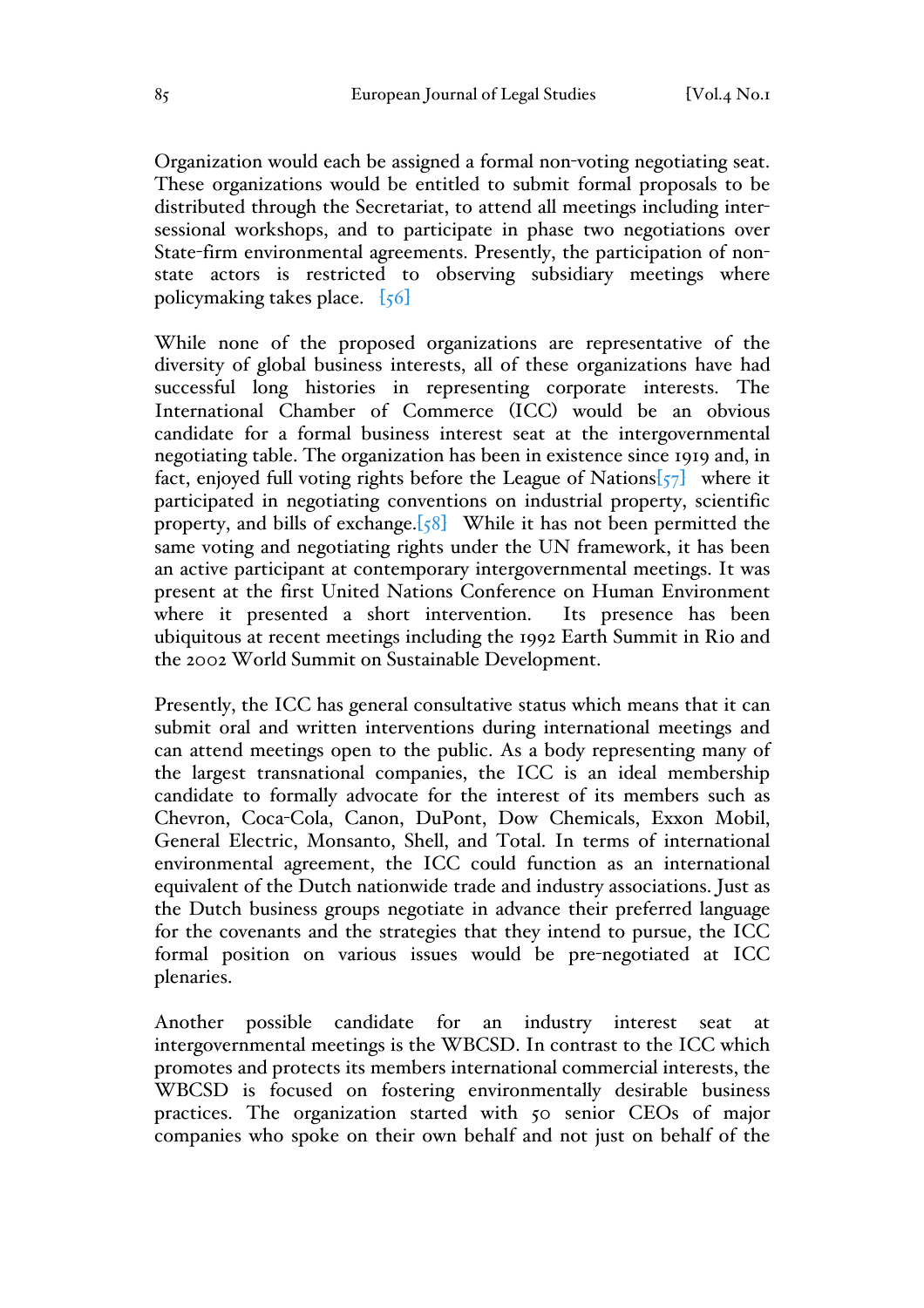companies that they represent. The organization now has CEOs from 160 of the world's largest companies and has formed 35 international business councils. WBCSD regularly coordinates with think tanks such as the International Institute for Environment and Development and intergovernmental organization such as the World Bank and UNDP on developing pro-environment business strategies.

A final permanent candidate for representative engagement in intergovernmental meetings and negotiations would be the International Organization for Standards as the institution responsible for some of the most widely adopted standards for product specifications and environmental management. ISO standards are negotiated primarily by industry actors through national standard organizations and then subsequently incorporated into intergovernmental policies such as the World Trade Organization agreements on Sanitary and Phytosanitary measures. [59]The ISO would bring not just a commercial perspective but also a technical perspective for what it might take to make long-term systemic changes in existing industrial systems to achieve particular negotiated performance standards.

Depending on the type of target being set, it would be appropriate to seek participation of key private firm interest groups representing major players in the international energy industry such as the International Association of Oil & Gas producers or organizations involved in transportation such as the International Association of Independent Tankers Organization. The success of any international co-regulatory experience would depend on broad sector-wide participation.

Why would ICC, WCSBD, ISO, or industry interest groups participate where they have been hesitant to engage previously in intergovernmental processes? There are a number of reasons for intergovernmental engagement including normative shifts in perceptions about climate change and advancement in new technologies. Corporations may engage today in a co-regulatory experiment because of internal shifts in corporate decision-making where company leadership perceives the need to invest in climate solutions out of their own long-term self-interest. The potential for rising sea levels impact coastal refineries and port infrastructures. Corporate sectors may also be more willing to engage today in a coregulatory governance experiment because alternatives to "business as usual" are more readily available for adoption. In between the era of denying climate change and tentatively accepting climate change, innovation has happened in everything from ship design $[60]$  to material production.[61]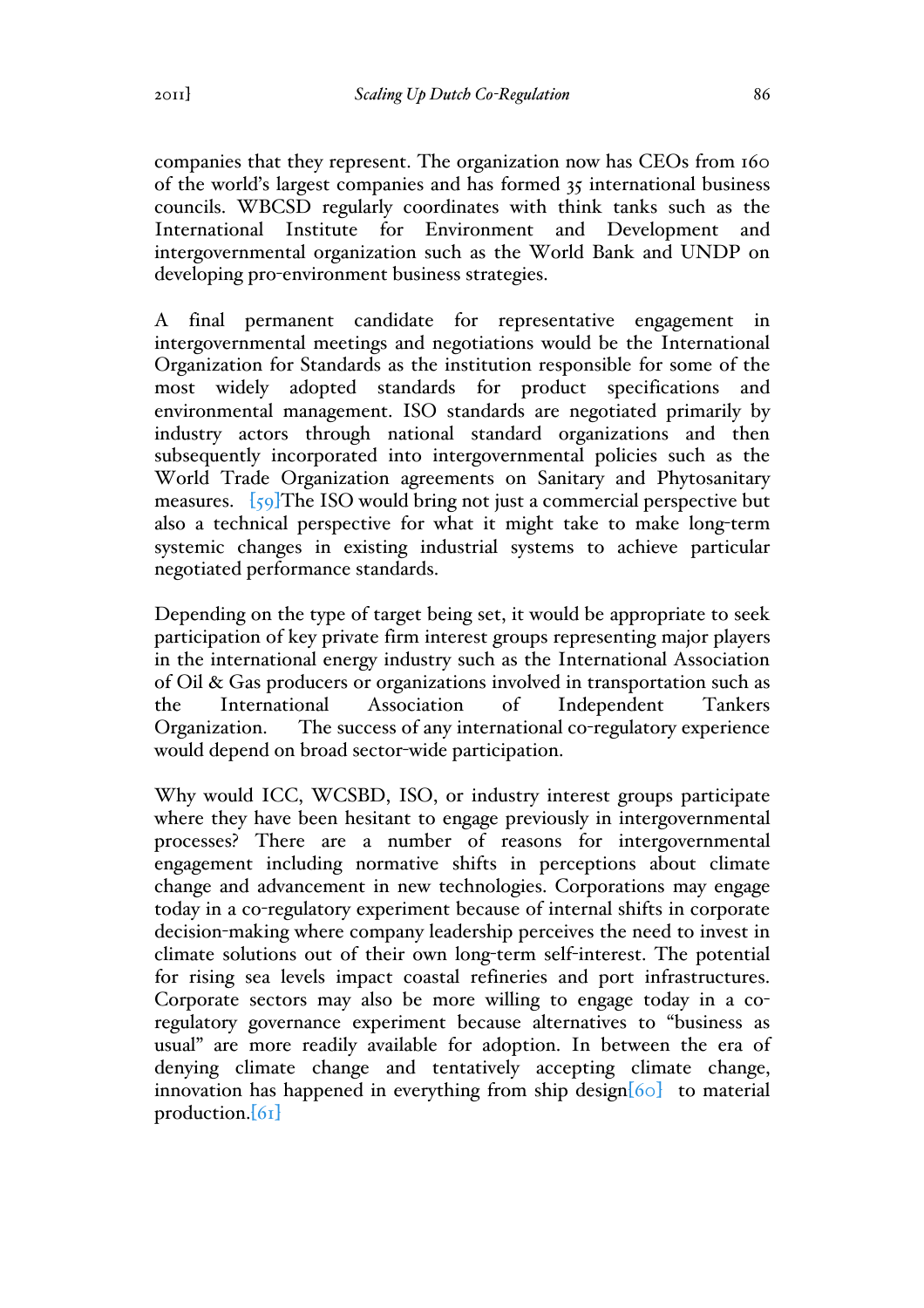There are also long-term institutional advantages to being an early adopter of greenhouse gas reducing technologies. Firms that demonstrate commercial viability of alternative technologies may gain a competitive advantage in future domestic and international standard setting or products and processes. If the adopters of new technologies are key industry players, it becomes even more likely that these same targets will ultimately be adopted domestically just as standards set by the International Standard Organization have frequently become the basis for numerous domestic rules and regulations.<sup>[62]</sup>

#### d. Incentivizing Participation

The success of public-private environmental agreements in the Netherlands is predicated on the existence of a credible regulatory threat. Corporations that opt out of voluntary agreements are still subject to regulation. Where a firm believes that an external regulatory framework threatens their interests by being administratively burdensome or interfering with core corporate interests, there is a clear incentive to agree to generalized targets and then select appropriate means to achieve the target.

In an analysis of negotiated environmental agreements, researchers found that in addition to having an environment conducive to negotiation and a body that was representative of members' interests, successful negotiated environmental agreements also included "the stick behind the door." Within the Dutch Benchmarking covenant, "the stick behind the door" included subjecting industries to specific yet to be determined energy taxes and future energy efficiency legislation. Failure for Dutch corporations to appear cooperative would have consequences. Parliamentarians responding to the public could reference the lack of a critical mass of industry participation as a reason for stricter regulation. Firms may lose autonomy over their decision-making.

There is no global legislature or global permitting system that would operate as a "stick" for international co-regulation. The one international system that matters to all multinational firms and to many small and medium sized firms is global trade. Firms within a carbon intensive industry sector that opt out of participating in a co-regulation experiment might be restrained from trading with States that have agreed to targets. This is a potent behind the door stick.

As proposed, this "stick" may seem to violate tenets of most-favored nation treatment under WTO law. Yet, there is something substantively different. A State that refuses products or services from a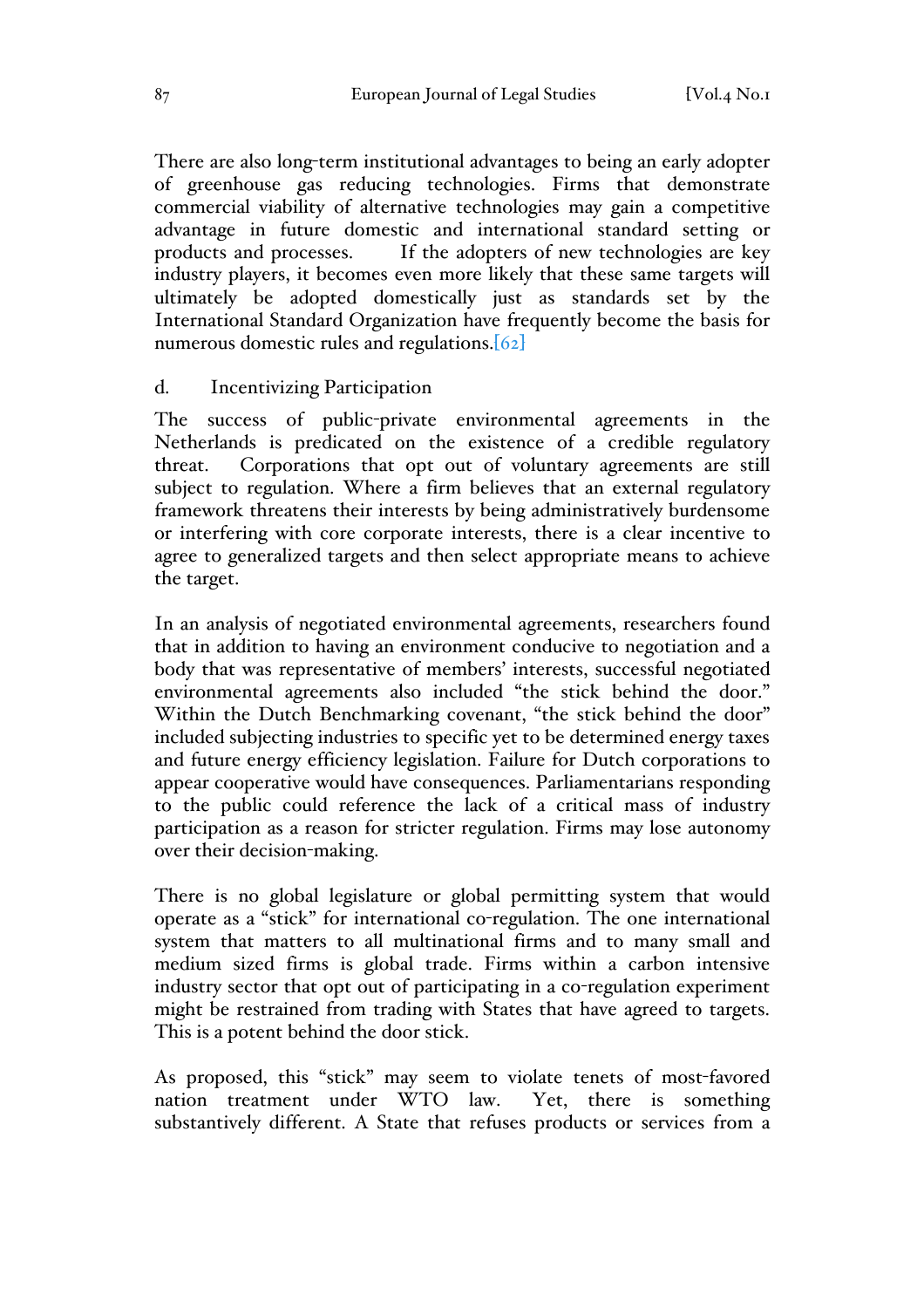particular set of large emitting companies who have refused to participate in State-firm environmental agreements may do so on the basis of its commitments under an emission target negotiation, the UNFCCC or the Kyoto Protocol. There is precedent for this approach with State responses to private actors engaged in unregulated fishing. Under regional fishing management agreements in order to promote conservation efforts and regulated fishing, Port States can deny port entry to boats suspected of illegal, underreported and unregulated fishing. They can also deny landing and transshipment of fish products.<sup>[63]</sup>

The same logic applies here. States who have agreed to general emission targets can exercise the option to restrict trade with corporations that have not independently demonstrated that they are meeting sector-wide targets or participating in a co-regulation scheme. Assuming that the Dutch would support targets for a global co-regulatory scheme to reduce carbon, the Netherlands would be able to unilaterally restrict trade in products from unregulated U.S. based concrete companies. As with fish commodities, there are weaknesses in this approach. Illegal fish become mixed with legal fish. Fossil fuels are equally fungible. Yet having access to trade as a "stick" could result in subtle ripple effects through economies. Transport companies that fail to commit to meeting targets may find ports closed to their services which should result in competitive advantages for transport companies that do agree to meet targets. Transport companies seeking to lower their emissions may put commercial pressure on oil and gas companies to innovate and develop less carbon intensive products.

## 3. *Legitimacy and Transparency in Climate Governance*

This paper's proposal seeks to remedy an increasing democratic deficit in international governance where public transnational policy decisions that rely on cooperation from non-State actors remain under the exclusive aegis of States. The exclusive State-only club has not produced behavioral shifts since private firms assume that what is negotiated by States in international fora may or may not translate into domestic policy. With the exception of a few private firms such as those participating in the World Wildlife Fund's Climate Saver program, firm await regulatory direction before acting.

Co-regulation provides an impetus for firm action. Under the model proposed in this paper, private industry is offered both strict regulatory certainty and regulatory flexibility. While the public representatives set sector wide performance targets, corporations and industry sectors have broad latitude on how to achieve the performance targets. The formal participation of industry actors in negotiating agreements creates the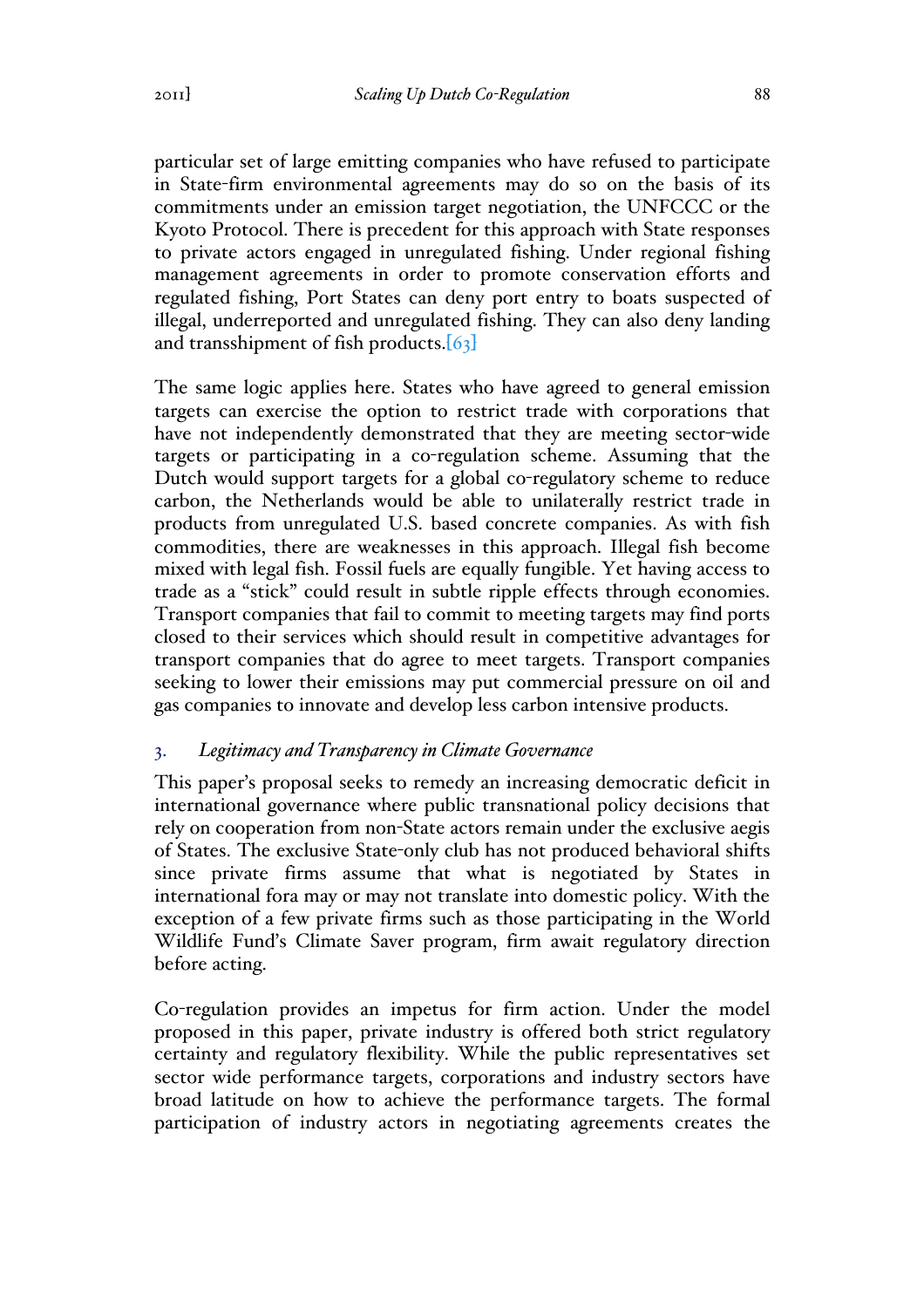opportunity to enhance both the existing legitimacy of the intergovernmental process and the effectiveness of international policy. As Karin Buhmann suggests, "participation makes for legitimacy of norms in regulatory instruments, and the legitimacy makes for acceptance of resulting constraints."[64] Allocating formal seats for business organizations at the intergovernmental negotiating table desegregates the international policymaking club of States and opens the process up to new and potentially greater norm-generating dynamics. In the proposed coregulation framework, firms have the opportunity to participate in a more meaningful international regime by becoming active stakeholders in the international process rather than largely silent participants watching to see the outcome of negotiations.

The environmental agreement component of the proposal enhances the transparency of what firms are doing to meet publicly defined goals. Because the Kyoto Protocol relies on exclusively State based commitments, there is little opportunity for the public to understand what firms are doing to reduce emissions unless a State requires disclosure of emission reduction programs or a firm has entered into an environmental covenant requiring public disclosure (e.g. Netherlands and United Kingdom). When firms publicly disclose their efforts, government regulators, civil society monitoring groups and other private firms understand what a firm is doing to address emissions. The transparency of the covenants should contribute to higher levels of accountability on the part of sector participants. Government regulators may be able to intervene earlier and assist corporate institutions with environmental management challenges. Civil society groups will be able to alert the public both to corporate leaders and corporate laggards. Private firm participants may be able to use public information to internally sanction or openly criticize other firms that fail to participate effectively in sector efforts. Where firms can distinguish themselves on the basis of their environmental commitments, they may do so to enhance their corporate reputation and potentially improve their market share.

The co-regulatory model presented here with non-state party formal participation, public goal-setting and private international contracts satisfy criteria that scholars have proposed as essential to a functioning climate change policy including a measurable environmental outcome, equity in application, participation and compliance.  $[65]$ Where States negotiate in good faith for meaningful quantitative environmental targets and individual firms commit to making quantitative reductions, then there will be measurable environmental outcomes. Likewise, the co-regulatory method offers an equitable approach because it focuses on sector-wide reductions and adaptations rather than on the artificial division of Annex 1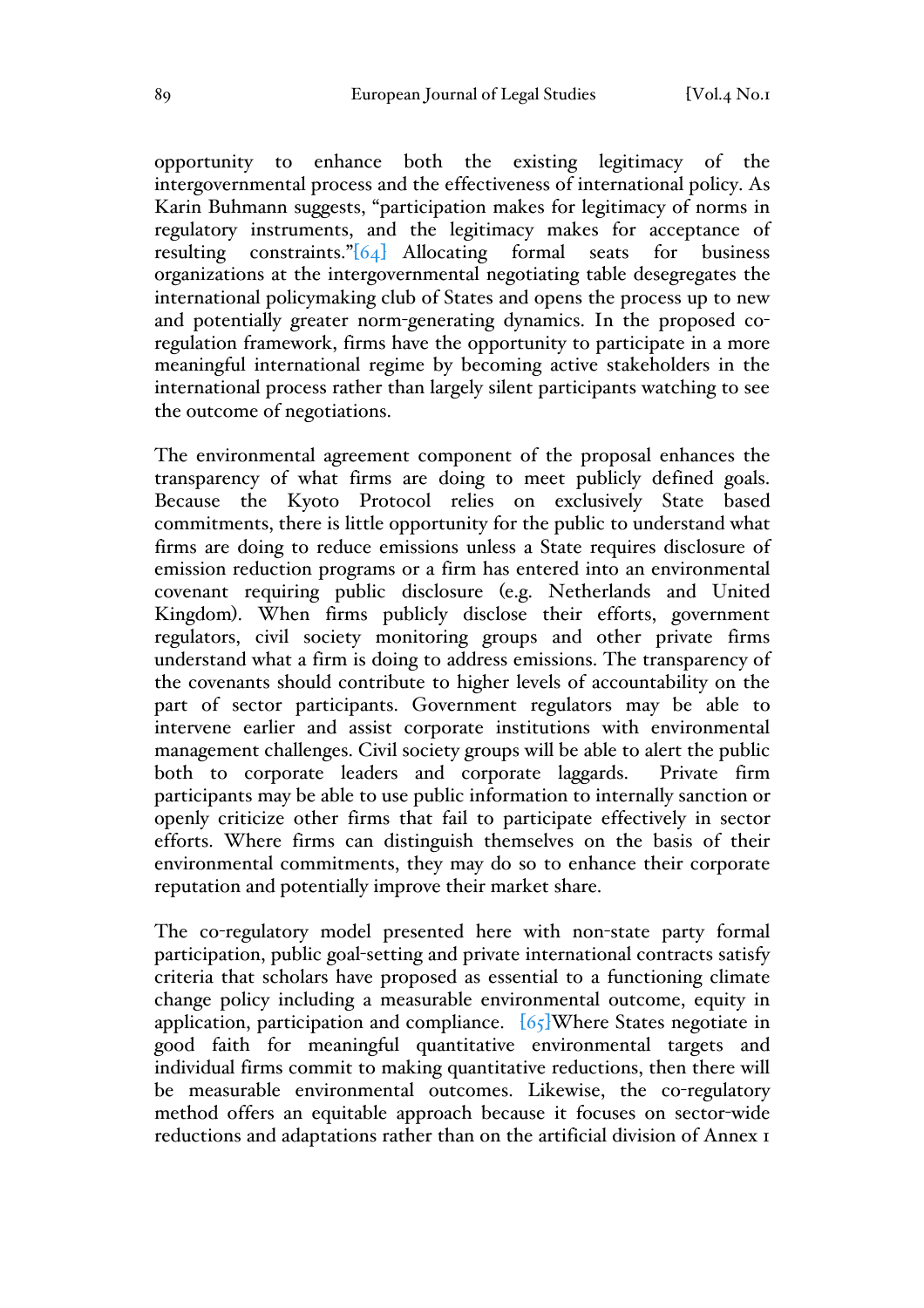versus non-Annex 1 membership. More so than other approach, coregulation provides for meaningful participation from more stakeholders which should contribute to greater levels of compliance with negotiated agreements.

# 4. *Challenges Inherent in Co-Regulation as a Climate Governance Strategy*

While this proposal should remedy some of the deficiencies in legitimacy of the current intergovernmental system and address some of the selfregulation accountability concerns, an international proposal for coregulation has certain inherent challenges including biases in favor of certain types of corporation, lowest common denominator problem, administrative costs, and quasi-state corporations.

First, certain sized business entities are likely to dominate the membership groups that States might invite to formally participate intergovernmental meetings. Most of these entities will be based in Northern countries. Transnational corporations from the North have some of the strongest economic interest in setting global emission standards and are more likely to be involved in business interest groups such as the ICC and WBCSD than small and medium sized domestic based companies. Better-resourced groups from the North may set the industry agenda without the input of business actors from the South who may or may not be able to comply with the sector standards because of financial constraints.

This North-South imbalance is an inevitable problem of attempting to create single shared targets for industry-wide sectors. In terms of the success of this proposal, States should seek participation by the largest emitters such as transnational companies who are more likely to have the capacity to create company-specific implementation plans. Large polluting national firms that do not participate in substantial cross border trade such as China's largest coal producer Shenhua Energy will likely be reluctant to participate since they are not concerned with influencing international standards so much as they are concerned with influencing domestic policymaking. These industries would be regulated under the domestic legislations that States are expected to promulgate in response to the adoption of the international performance standards.

For the success of an international covenant, not all companies within a corporate sector need to participate in the covenant process for the environmental covenants to still be a success in terms of changing firm behavior. The key will be persuading the largest players in a sector to participate in hopes that their participation will create normative or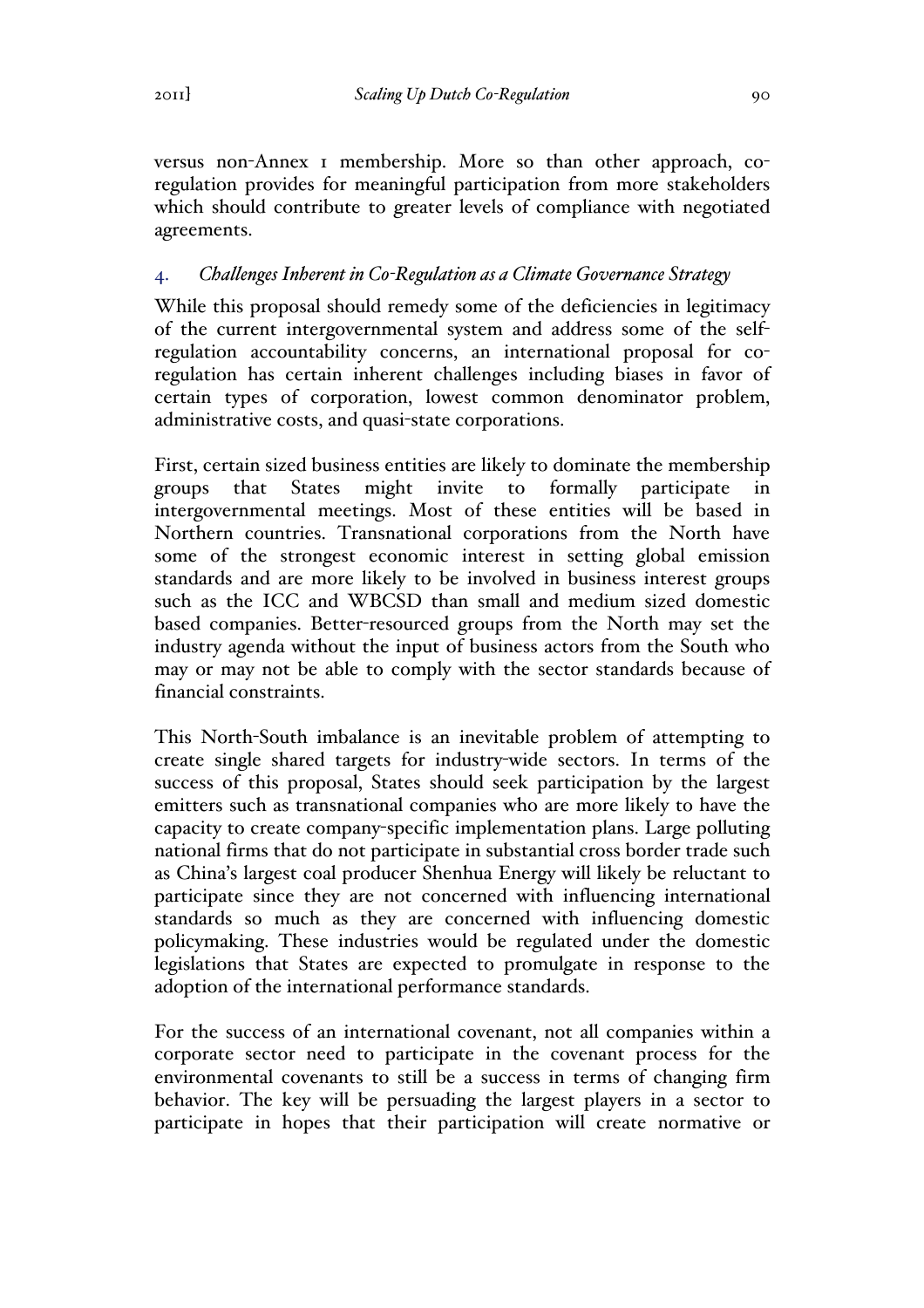possibly economic pressures on smaller industry players to adapt their corporate behavior.

A second limitation on the sector wide covenant approach is the high likelihood of disagreements among corporate actors within a sector. On key environmental implementation issues, there are likely to be differences of opinion. Where individual companies have already invested in certain strategies, they will be unlikely to concede to the environmental management choices of their competitors. What may result is that sectors who cannot reach consensus among its members to define best environmental practices will instead defer to a lowest common denominator solution. Sectors will only be willing to commit to achieving easy environmental targets. The more difficult targets will remain subject to the fragmentation of domestic policymaking. While there is no singular solution to the problem of the lowest common denominator, this paper argues that meaningful non-State participation even at less than optimal levels will still create conditions of social reciprocity among State and non-State actors. These linkages may generate unexpected compromises among industry actors which can more rapidly achievement of environmental goals than the current State-centric system.

A third limitation to the covenant approach is the cost of administering the program. In the Netherlands, the government was committed to negotiating environmental covenants and allocated \$70 million to cover negotiations with 600 companies representing 85-95% of the primary energy consumption within the State. [66] The number of global companies involved in ongoing negotiations would be obviously much higher if international co-regulation approach is adopted even if only the largest multinationals were approached to enter covenants. Secretariats may be able to better manage costs if they focus on negotiating a single covenant targeted at the largest sector contributing to a specifically defined collective problem (e.g. agriculture sector for methane reduction, chemical sector for HCFCs and oil, gas, and coal sectors for carbon dioxide reductions).

Finally, there will be problems with applying co-regulation approaches to fully owned government companies. These companies may or may not be subject to rigorous government environmental regulation in their home country or in the countries they currently operate. States are likely to resist imposing performance standards on these entities. This is an issue that would need to be addressed explicitly by both States and private actors especially for industries such as the oil production industry where many of the largest producers are nationalized oil companies.  $[67]$ 

#### V. CONCLUSION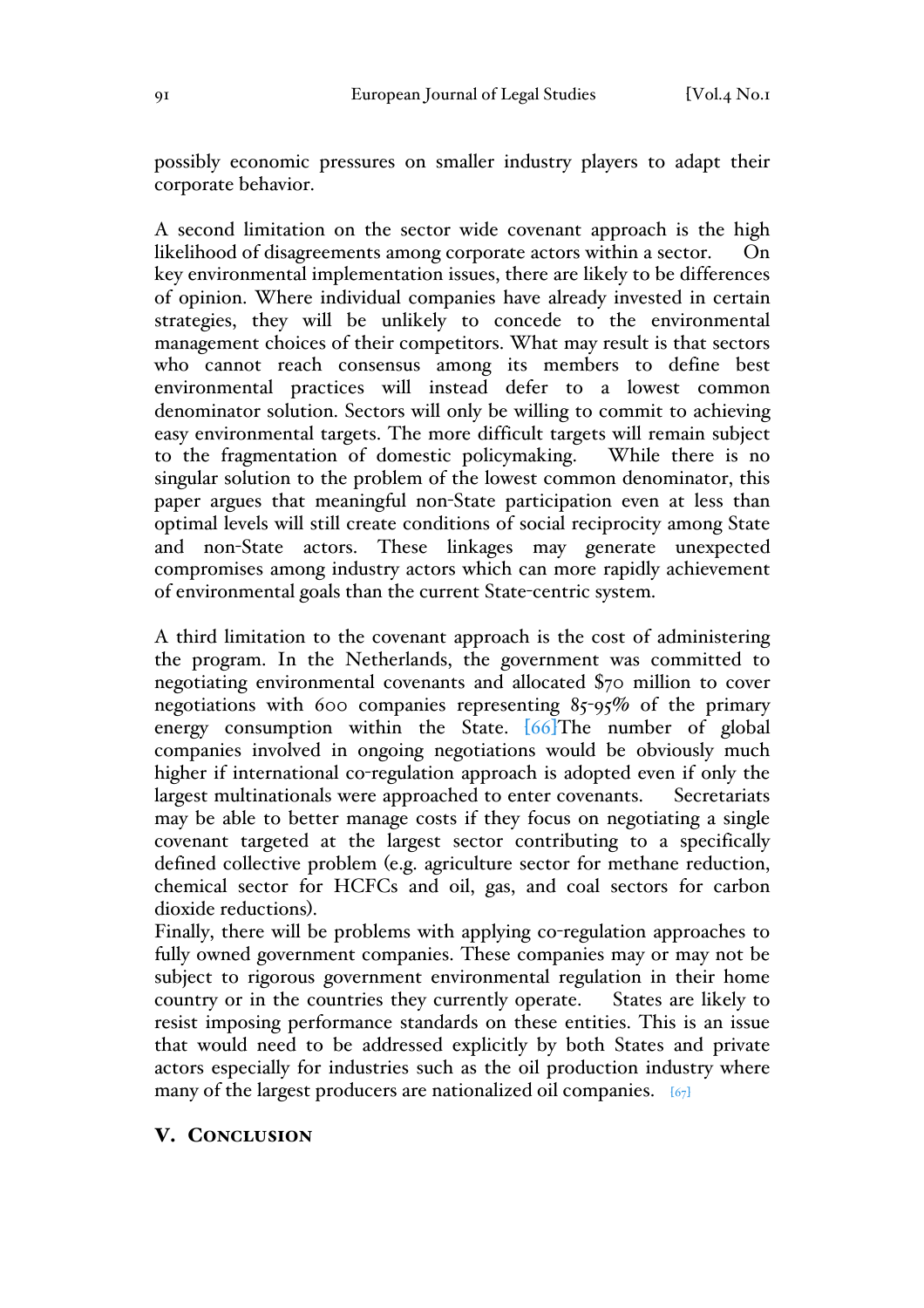Co-regulation of corporations alone will not address all responsible actors. Industries are only one part, albeit a large part, of the emission reduction puzzle. States with their large operating budgets and individuals (e.g. farmer cutting rainforest in Brazil) are also notable carbon contributors. Yet international co-regulation based on scaling up the success in the Dutch covenant model is an underexplored international regulatory strategy. States have relied too heavily on seeking national commitments rather than creating an ongoing dialogue with non-state transnational actors about what steps private large emitters are willing to undertake to reduce their firm and sector emissions. Co-regulation provides an opportunity to get beyond the current State to State impasse by instead offering a more transparent and legitimate regulatory space for both public and private stakeholders to seek mutually possible environmental management solutions.

Co-regulation is proposed as a method. Whether it will deliver adequate mitigation on an international level or even on a national level remains to be seen. But at least, it should be considered as a legal option to shift the existing status quo where some companies innovate and many wait for direction on how to innovate. Franklin D. Roosevelt in a speech at Ogelthorpe University in 1932 urged students to "not confuse objectives with methods…The country needs and …. demands bold, persistent experimentation. It is common sense to take a method and try it: If it fails, admit it frankly and try another."[68]

The UNFCCC has declared a global objective that includes mitigating emissions. As this paper argues, co-regulation may be a method that leads both public and private actors a more pragmatic cooperation. Even if coregulation is only a partial solution to mitigation of emissions, it will be something. Roosevelt's sentiments in his 1932 speech continue to remain true in this time of super-wicked problems, "But above all, try something."  $[69]$ 

#### **REFERENCES**

------------------------------------------------------------------------------------------------

<sup>[</sup>1] John Vidal, Low targets, goals dropped: Copenhagen ends in failure, *The Guardian*, (18 December 18 2009).

<sup>[</sup>2] Stephen, Pacala and Robert Socolow, "Stabilisation Wedges: Solving the Climate Problem for the Next 50 Years with Current Technologies" (2004) Science 968-972.

<sup>[</sup>3] *See generally* James Rosenau and Ernst Otto Czempiel (eds.) *Governance without Government: Order and Change in World Politics* (Cambridge University Press 1992).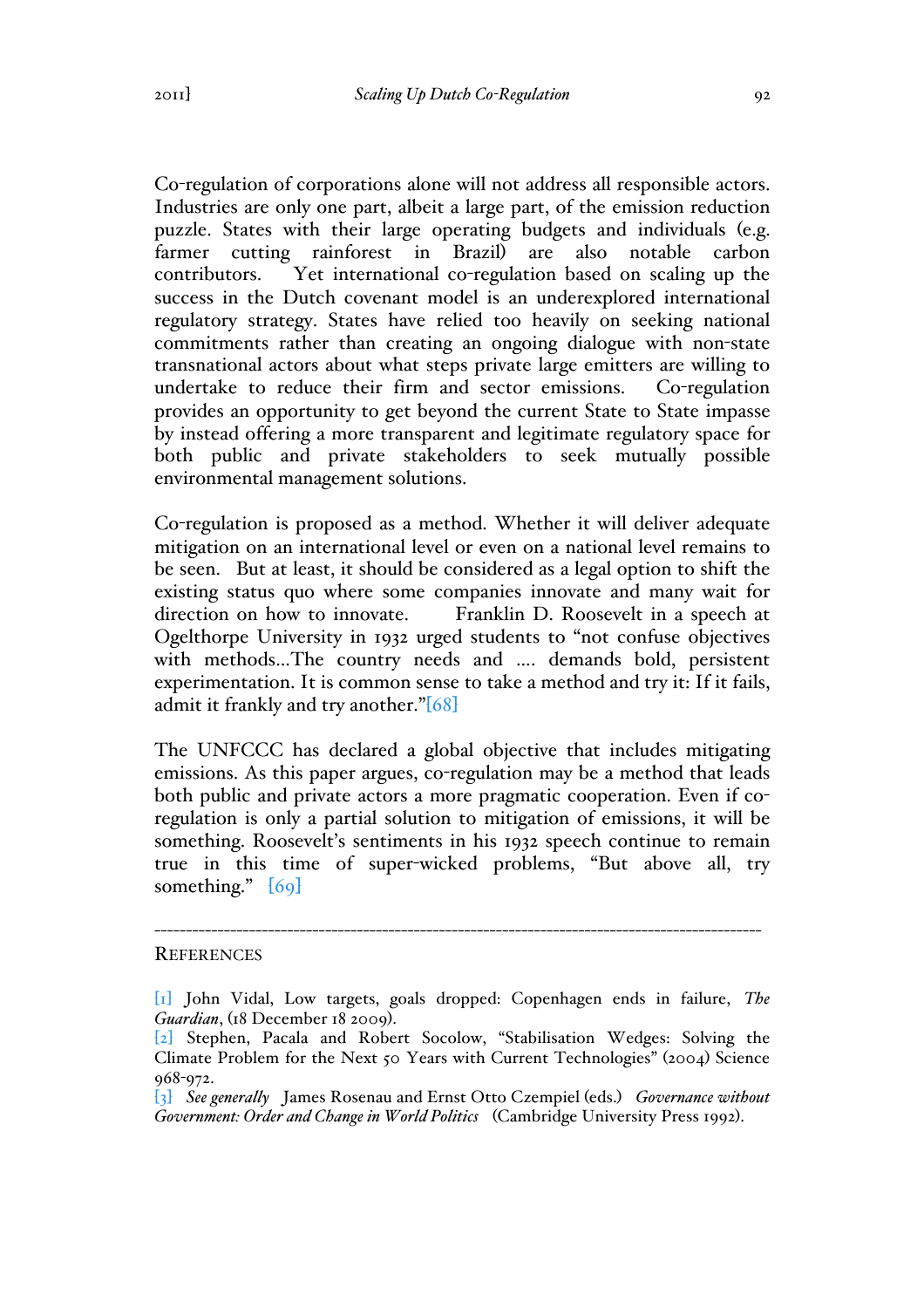[4] A. Claire Cutler, *Private Power and Global Authority: Transnational Merchant Law in the Global Political Economy* (Cambridge University Press 2003) 1. ("State-based, positivist international law and 'public' notions of authority are being combined with or, in some cases, superseded by nonstate law, informal normative structures, and 'private' economic power and authority as a new transnational legal order takes shape."

[5] But compare the New Zealand negotiations with major emitters. Between 1994 and 2000, New Zealand negotiated with major emitters for voluntary agreements to reduce carbon dioxide emissions within industries. New Zealand Ministry for the Environment, "Discussion Paper on Measures to Reduce Greenhouse Gas Emissions in New Zealand Post-2012: Emission Reduction Agreements" <http://www.mfe.govt.nz/publications/climate/discussion-paper-post-2012 dec06/html/page9.html> accessed 15 May 2011.

[6] Virginia Haufler, "Transnational Actors and Global Governance" in Magali Delmas and Oran Young (eds.) *Governance for the Environment* (Cambridge University Press 2009) 119, 122.

[7] Since the emission reduction projection was made by Pacala and Socolow, *supra* note 2, carbon emissions have increased so that we are currently at approximately 393 ppm. In 2004, when Pacala and Socolow published their article, we were around 380 ppm. For updated numbers see Trends in Carbon Dioxide (National Oceanic and Atmospheric Administration Earth Science Research Laboratory 1 May 2011) http://www.esrl.noaa.gov/gmd/ccgg/trends/ accessed 15 May 2011.

[8] Ernst & Young, "Action Amid Uncertainty-the Business Response to Climate Change" (Ernst & Young, July 2010) <http://www.ey.com/Publication/vwLUAssets/- Action\_amid\_uncertainty:\_the\_business\_response\_to\_climate\_change/\$FILE/Action  $\_amid\_uncertainty.pdf$  > accessed 15 May 2010.

[9] P. Friedlingstein et al. "Update on CO2 emissions" (Nature Geoscience, 21 November 2010) November 2010) < http://www.nature.com/ngeo/journal/vaop/ncurrent/full/ngeo1022.html> accessed 15 May 2011. (Finding that in 2009, global fossil fuel and cement emissions were the second highest in human history).

[10] Karin Backstrand, "Accountability of Networked Climate Governance: The Rise of Transnational Climate Partnerships" (2008) 8(3) Global Environmental Politics 74, 86.

[11] Verina Ingram, "From Sparring Partners to Bedfellows: Joint Approaches to Environmental Policy-making" (1999) 9 European Environment 41-48, 42.

[12] Kenneth Hanf and E.D van de Gronden, "The Netherlands: Joint Regulation and Sustainable Development" in Kenneth Hanf and Alf-Inge Jansen (eds), *Governance and Environment in Western Europe: Politics, Policy and Administrations*(Pearson Education 1998) 152-180, 165.

[13] *See generally* Anthony Zito, Lars Brucker, Andrew Jordan, and Rüdiger Wurzel, "Instrument Innovation in an Environmental Lead State: "New" Environmental Policy Instruments in the Netherlands in Andrew Jordan, Rüdiger Wurzel Anthony Zito (eds), *New Instruments of Environmental Governance: National Experiences and Prospects*, (Routledge Press 2003) 157-178, 159.

[14] Pieter Glasbergen, "Partnership as a Learning Process: Environmental Covenants in the Netherlands" in Pieter Glasbergen (ed), *Co-operative Environmental Governance*, (Springer 1998) 133-156.

[15] Kathryn Harrison, "Talking with the Donkey: Cooperative Approaches to Environmental Protection", (1996) 2(3) Journal of Industrial Ecology 51, 63.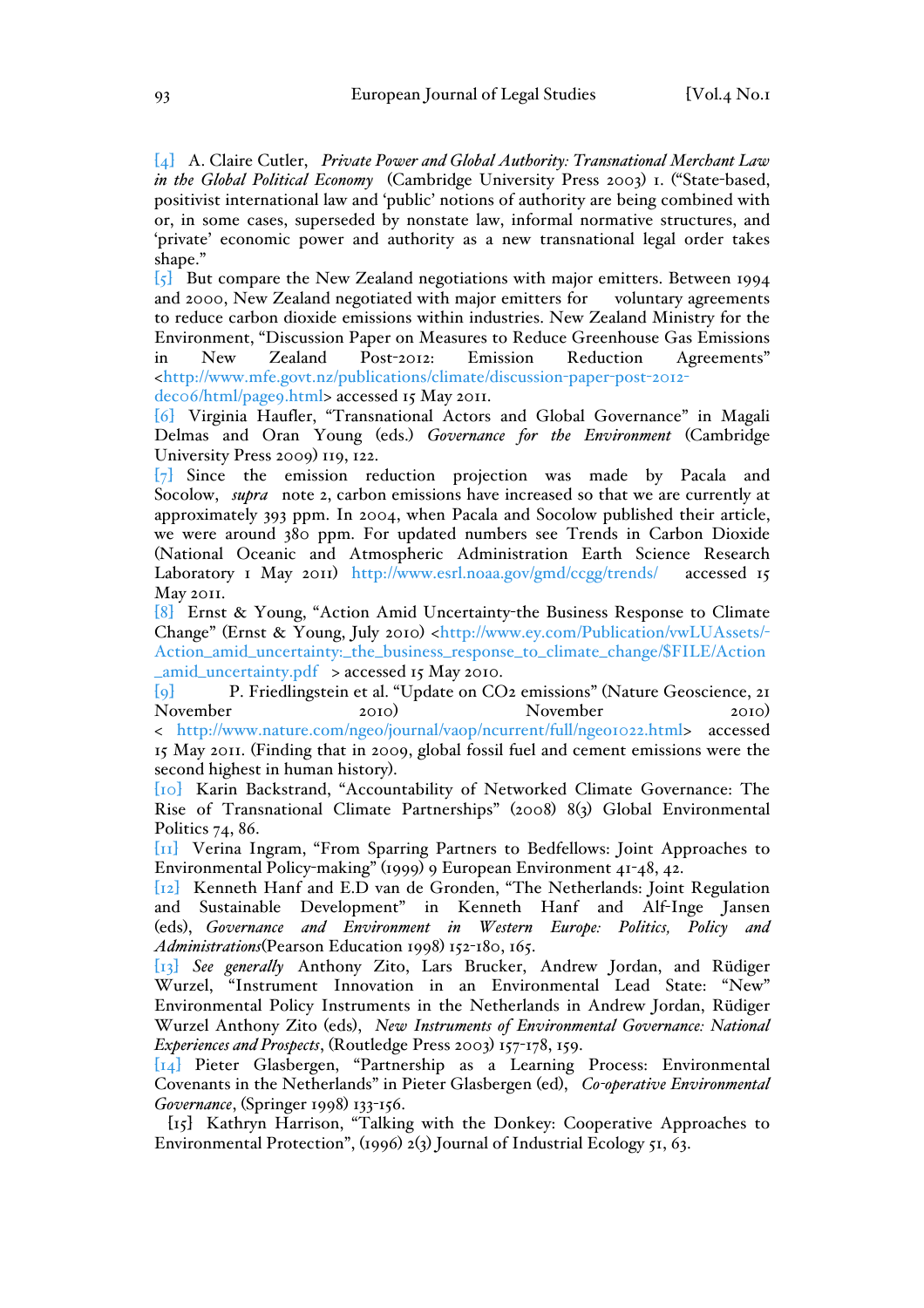[16] Organisation of Economic Cooperation and Development, *Voluntary Approaches for Environmental Policy: An Assessmen*t (1999) 20.

[17] Harrison, *supra* note 27, at 64.

[18] Organisation for Economic Co-operation and Development, *Environmental Performance Reviews: Achievements in OECD Countries,* (2001) 49.

[19] Eckard Rehbinder, "Environmental Agreements, A New Instrument of Environmental Policy, European University Institute" (1997) Paper RSC No 97/45, <http://www.eui.eu/RSCAS/WP-Texts/JM97\_45.html> accessed 15 May 2011.

[20] Peter Borkey and Francois Leveque, "Voluntary Approaches for Environmental Protection in the European Union- A Survey", (2000) 10(1) European Environment 35–54.

[21] European Environmental Agency, *Environmental Agreements: Environmental Effectiveness* (1997) < http://www.eea.europa.eu/publications/92-9167-052-9-Vol1> accessed 15 May 2011.

[22] Government of the Netherlands, Energy Efficiency Benchmarking Covenant, (1 July 1999) <www.benchmarking-energie.nl/pdf\_files/covteng.pdf> accessed 15 May 2011.

[23] *Id.* at p. 6

 $\begin{bmatrix} 24 \end{bmatrix}$  *Id.* at p. 5

[25] *Id.* at Article 25(1), p. 22.

[26] *Id.* at Article 2, p. 9.

[27] *Id*. at Article 4, p. 10. (Noting also that sectoral organizations representing a number of companies cannot serve as third-party expert but that each company must Commission its own expert)

[28] *Id*. at Article 5, p. 11.

[29] *Id.* at Article 6, p. 12.

[30] *Id*. at Article 22, p. 21

 $\overline{[31]}$  *Id.* at Article 25(3), p. 22. (Article 2 providing that "as many processing plants of the participating facilities as possible realise the best international energy-efficiency standards, in accordance with the procedures agreed in

this Covenant, at the earliest opportunity and no later than 2012" is identified as a result commitment.")

[32] Elbert Dijkgraaf et al., Effectiviteit Convenanten Energie Belied, (October 2009) <http://www.seor.nl/media/publications/effectiviteit\_convenanten\_energi ebeleid\_\_\_.pdf > accessed 15 May 2011

[33] Holger Dalkmann, Daniel Bongardt, Katja Rottman, and Sabine Hutfilter, *Review of Voluntary Approaches in the European Union* (Wuppertal Institute for Climate, Environment and Energy 2005) 45. (Described emissions reduction in the Netherlands by the brewing industry)

[34] Government of the Netherlands, "Benchmarking Covenant: High Degree of Industrial Participations, 2002 Interim Report" (2002) < http://www.benchmarking-

energie.nl/pdf\_files%5CBenchmarking%20Covenant%20uka.doc> at p. 1 accessed 15 May 2011.

[35] *Id.* at p. 2.

[36] Hans Bresser and Theo De Bruijn, Environmental Voluntary Agreements in the Dutch Context in Edoardo Croci (ed), *The Handbook of Environmental Voluntary Agreements* (Springer 2005) 261, 273-274.

[37] Jody Freeman, "The Private Role in Public Governance" (2000) 75 New York University Law Review 543, 547.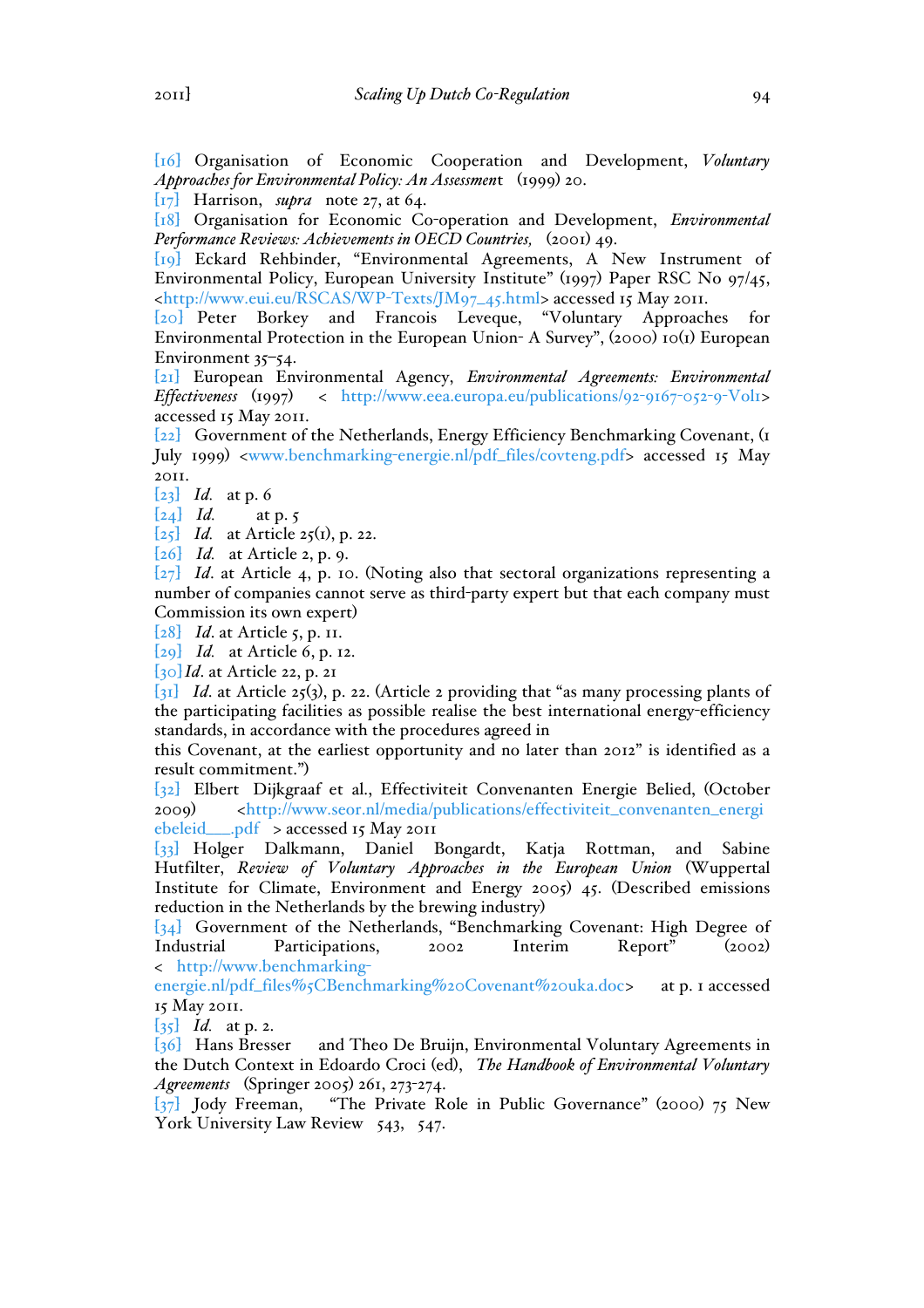[38] State delegations to these meetings have included participants such as senior executives from Danone and Nestle. *See e.g.* Joint FAO/WHO Food Standards Programme, Codex Alimentarius Commission, ALINORM 09/32/REP, <ftp://ftp.fao.org/codex/Alinorm09/al32REPe.pdf > accessed 15 May 2011.

[39] International Chamber of Commerce, "A Business Perspective for SB12". (International Chamber of Commerce, 6 June 2000) < http://www.iccwbo.org/id459/index.html> accessed 15 May 2011.

[40] International Chamber of Commerce, "ICC Climate Business and Society: Elements for Success at COP-6" (International Chamber of Commerce, 4-15 September 2000). <http://iccwbo.org/id444/index.html> accessed 15 May 2011.

[41] Andreas, Scherer, Guido Palazzo, and Dorothee Baumann. "Global Rules and New Private Actors: Toward A New Role of the Transnational Corporation in Global Governance" (2006) 16(4) Business Ethics Quarterly 505-32.

[42] Harris Gleckman, "Balancing TNCs, the states, and the international system in global environmental governance: A Critical Perspective" in Norichika Kanie and Peter Haas (eds)*Emerging Forces in Environmental Governance* (United Nations University Press 2004) 203, 213.

[43] Paolo Contini and Peter Sand, "Methods to Expedite Environmental Protection: International Ecostandards", (1972) 68 American Journal of International Law 37, 56.

[44] David Bederman, "Diversity and Permeability in Transnational Governance" (2007) 57 Emory Law Journal 201, 230.

 $\overline{[45]}$  For example, the Methane to Markets initiative is about transforming a former waste product into an innovative energy product.

[46] Michael Porter and Claas van der Lindt, "Toward a New Conception of the Environmental-Competitiveness Relationship", (1995) 9(4) Journal of Economic Perspective 97, 110.

[47] United Nations Framework Convention on Climate Change, May 29, 1932, 31 I.L.M. 849 (1992) (entered into force March 21, 1994), Article 4.

[48] See e.g. ISO 26000 <http://www.iso.org/iso/social\_responsibility> accessed at 15 May 2011.

[49] United Nations, Millennium Development Goals, <http://www.un.org/millenniumgoals/> accessed 15 May 2011.

[50] Strategic Plan for Biodiversity 2011- 2020, Aichi Biodiversity Targets (Convention on Biological Diversity November 2010) <http://www.cbd.int/sp/targets/> accessed 15 May 2011.

[51] Jake Schmidt, "Sector-based Approach to the Post-2010 Climate Change Policy Architecture" (2008) 8 Climate Policy 494, 508: Table 2.

[52] Rob Bradley, "Slicing the Pie: Sector Based Approaches to International Climate Agreements: Issues and Options". ( World Resources Institute 2007) <pdf.wri.org/slicing-the-pie.pdf> accessed 15 May 2011.

[53] Kal Raustiala, "Transgovernmental Networks and the Future of International Law" (2002) 43(1) Virginia Journal of International Law 1, 58.

[54] Ralph Espach, *Private Environmental Regimes in Developing Countries* (Palgrave Macmillan 2009) 15.

[55] Jody Freeman, "Collaborative Governance in the Administrative State", (1997) 45 UCLA Law Review 1, 22-23.

[56] United Nations Framework Convention on Climate Change Rules of Procedures, (UNFCCC 1996) <unfccc.int/resource/docs/cop2/02.pdf > Rule 30(2) accessed 15 May 2011.